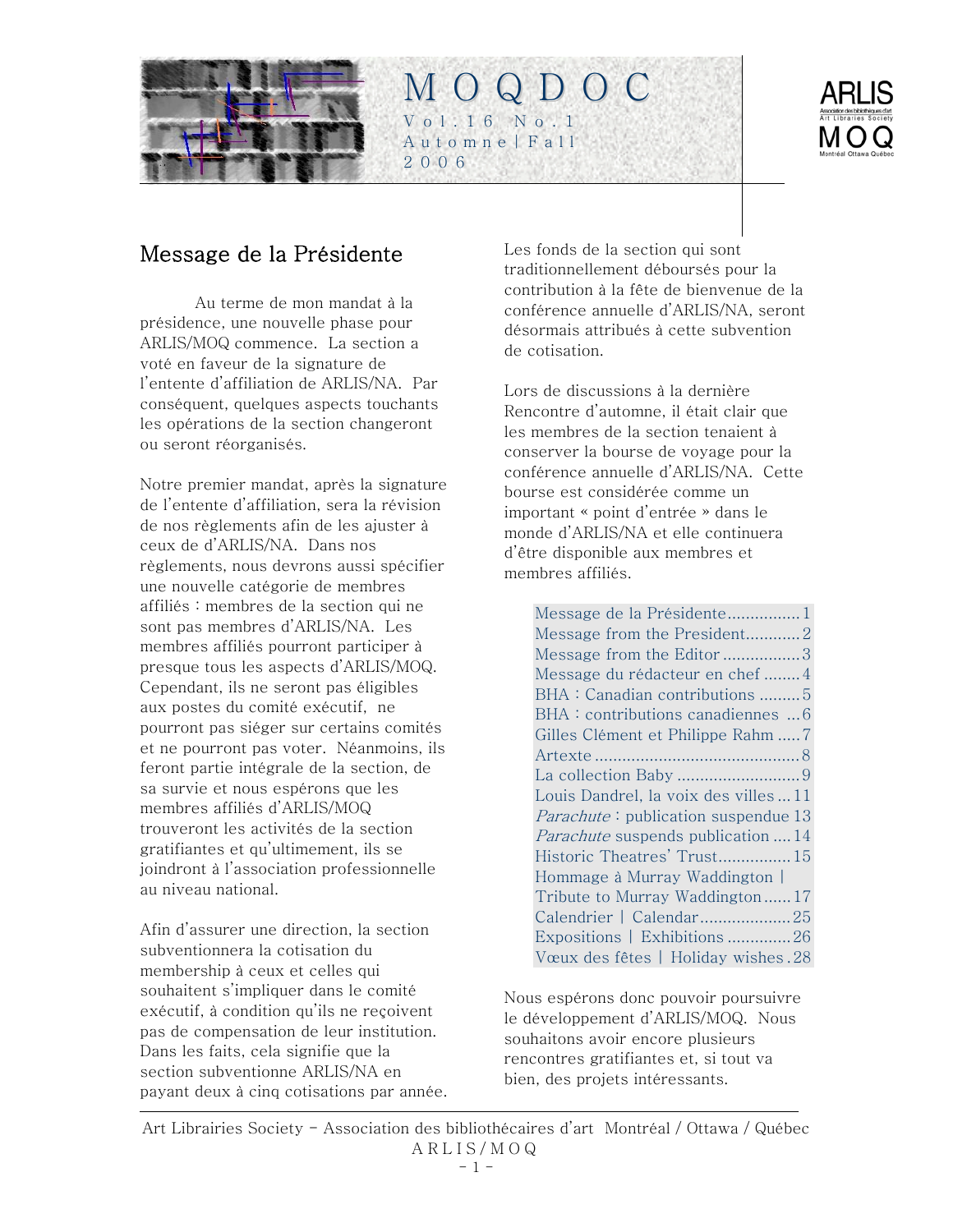<span id="page-1-0"></span>



J'aimerais remercier les membres du comité exécutif, pour leur dur labeur et leur soutien inconditionnel. De sincères remerciements également à ceux qui ont si généreusement aidé à l'organisation des rencontres 2005-2006, en particulier à Jonathan Franklin, Cyndie Campbell, Sylvie Alix, et Marilyn Berger.

Finalement, merci à tous les membres d'ARLIS/MOQ qui, en renouvelant leur membership et en participant aux rencontres, continuent de soutenir la section. Joyeux temps des fêtes et à l'an prochain !

#### Renata Gutmann

Présidente, ARLIS/MOQ

# Message from the President

As I come to the end of my mandate as president, we begin a new phase in ARLIS/MOQ. The chapter has voted in favour of signing the Affiliation Agreement with ARLIS/NA and consequently several aspects of the chapter operation will be changed or reorganized.

Our first order of business, after signing the affiliation document, will be to review and revise our bylaws to bring them into alignment with those of ARLIS/NA. Within the bylaws we will also specify the new category of associates: participants in the chapter who are not members of ARLIS/NA.

Associates will be able to participate in almost all aspects of ARLIS/MOQ, but

they will not be full members of the chapter and thus will not be eligible to hold positions on the executive committee and certain other committees, nor will they be able to vote. Nonetheless, they will be an integral part of the chapter and its survival and we hope that ARLIS/MOQ associates will find the chapter activities rewarding enough to join the professional association at the national level.

To ensure that the chapter continues, ARLIS/MOQ will subsidize the ARLIS/NA membership costs of those who wish to serve on the executive committee but do not have institutional support for membership in the national organisation. In effect, the chapter will subsidize ARLIS/NA by paying for two to five memberships per year. Chapter funds that have traditionally been disbursed to support the Welcome Party at the ARLIS/NA annual conference will be directed towards this subsidy instead.

During discussions at the Fall Meeting it was clear that chapter members were keen to maintain the Travel Award for the ARLIS/NA annual conference. That award is viewed as an important "entry point" into ARLIS/NA and will be available to members and associates.

So we look forward to the continuing evolution of ARLIS/MOQ and to many more rewarding meetings and hopefully some interesting projects.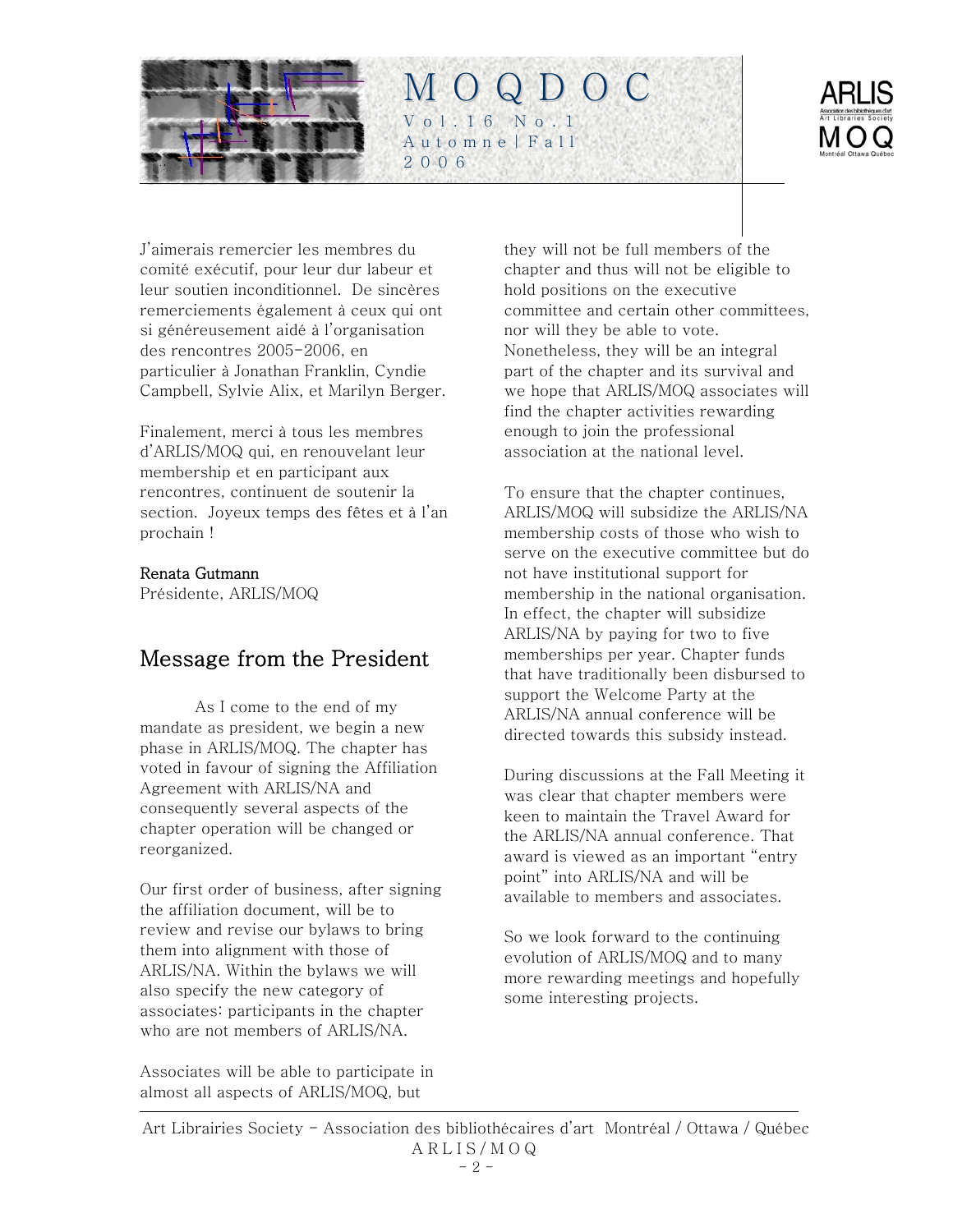<span id="page-2-0"></span>



I wish to extend my most heartfelt thanks to the other members of the executive committee for their hard work and unstinting support. Thanks also to everyone who helped so generously with the planning of our 2005-2006 meetings, in particular, Jonathan Franklin, Cyndie Campbell, Sylvie Alix, and Marilyn Berger.

Finally, thanks to all the ARLIS/MOQ members for continuing to support the chapter through membership and meeting attendance. Happy holidays and see you next year!

#### Renata Gutmann

President, ARLIS/MOQ

# Message from the Editor

This issue of MOQDOC features an article by Jo Nordley Beglo on Canadian content in the Bibliography of the History of Art; an article on the  $25<sup>th</sup>$ anniversary of Artexte by Felicity Tayler; a text by Kathryn Kollar and Brian Mekis on the donation of the valuable Historic Theatres' Trust collection to the Library of the Canadian Centre for Architecture; and a report by Daniel Baril on the Baby collection at the Université de Montréal.

Complementing these texts are two articles by Isabelle Crépeau : one on a lecture presented at the CCA by Louis Dandrel, musician, composer, and founder of Diasonic, a studio in Paris devoted to the recording of urban sounds; the other about a recent

exhibition at the CCA featuring the work of the French horticultural engineer and landscape architect Gilles Clément and the Swiss architect Philippe Rahm.

The main focus of this issue is a tribute to Murray Waddington, head librarian at the CCA from 1989 until 1991 and chief librarian at the National Gallery of Canada from 1991 to his retirement in October of this year. Murray's many achievements over the years is mainly due to his uncompromising vision, keen aesthetic sense, and highly developed management skills. It was that rare combination of attributes that allowed Murray to play a privotal role in the building of two of the finest art librairies in Canada, while also gaining the admiration of everyone of his colleagues. The enthusiasm members showed in response to the idea of a tribute to Murray is unprecedented in the annals of MOQDOC but it did not come as surprise.

As with past issues, this one has been collaborative effort. Isabelle Crépeau designed the layout, contributed articles, and provided many ideas regarding content. Frances Smith provided expert copy editing of the English articles and Sylvie Roy contributed the same with respect to texts in French.

Planning for the next MOQDOC (Spring 2007) will be in the early stages by the time this issue is in the mail. Anyone who would like to contribute to the forthcoming issue (articles and ideas regarding content are both welcome)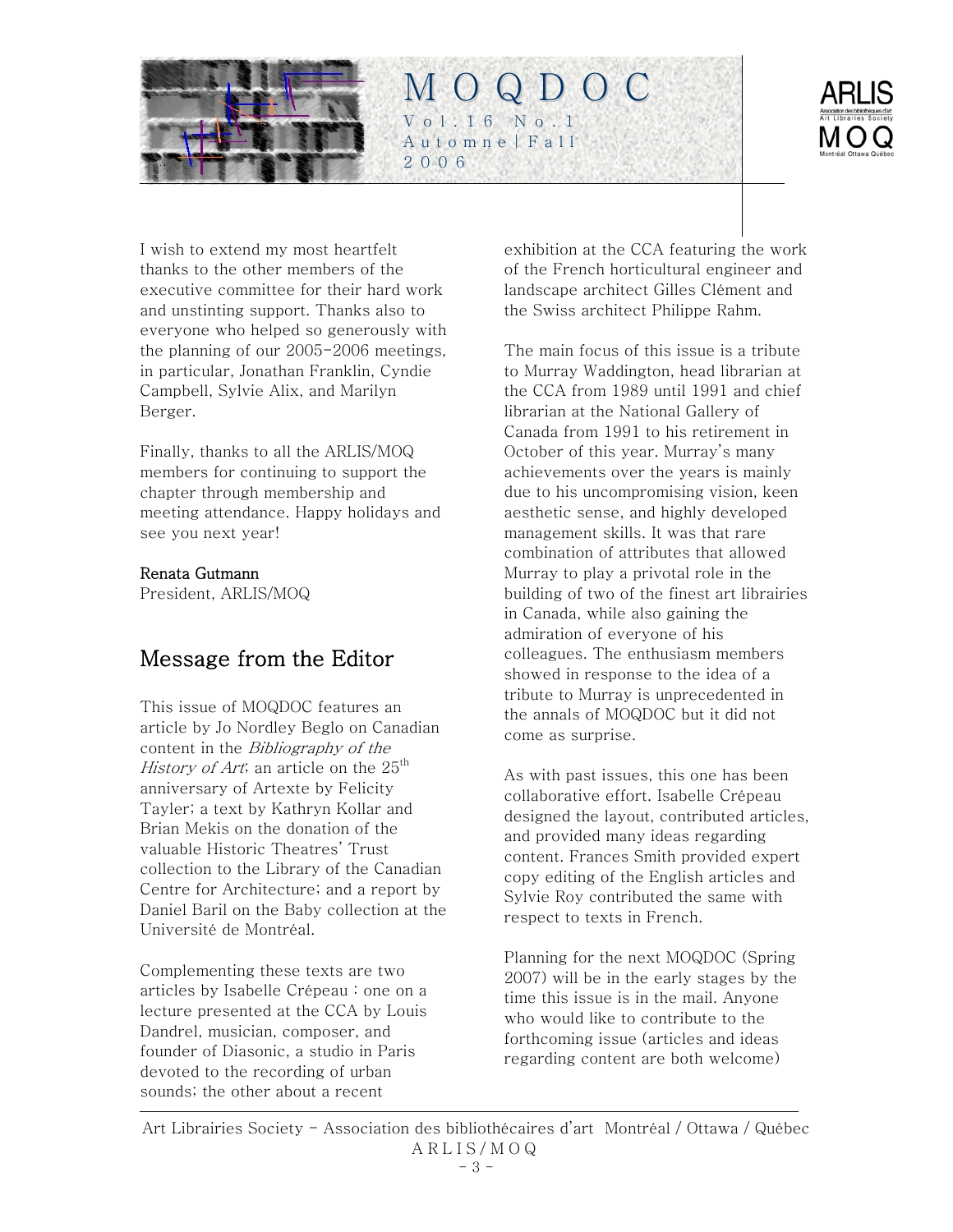<span id="page-3-0"></span>



is asked to contact the editor.

Happy holidays!

### Philip Dombowsky

Project Archivist Library, National Gallery of Canada

# Message du rédacteur en chef

Dans ce numéro de MOQDOC vous trouverez un article de Jo Nordley Beglo portant sur la participation canadienne à la Bibliographie de l'histoire de l'art, un article sur le  $25<sup>e</sup>$ anniversaire d'Artexte par Felicity Tayler, un texte de Kathryn Kollar et de Brian Mekis sur un don de grande valeur à la bibliothèque du Centre Canadien d'Architecture, la collection du Historic Theatres' Trust, et un compte rendu de Daniel Baril sur la collection Baby à l'Université de Montréal. À ces textes s'ajoutent deux articles d'Isabelle Crépeau : une conférence présentée au CCA par Louis Dandrel, musicien, compositeur et fondateur de Diasonic, studio spécialisé dans l'enregistrement de sons urbains, ainsi qu'un rapport de visite sur la plus récente exposition au CCA. Cette exposition présente le travail de l'agronome, paysagiste et jardinier français, Gilles Clément, et Philippe Rahm, architecte suisse.

Le point central de ce numéro est l'hommage à Murray Waddington, bibliothécaire en chef au CCA de 1989 à 1991 et bibliothécaire en chef au Musée des beaux-arts du Canada de 1991

jusqu'au moment de sa retraite, en octobre de cette année. Au cours de ces années, Murray a réalisé une vision sans compromis, a démontré un sens aigu de l'esthétique et a fait preuve de dons de gestionnaire hautement développés. Cette combinaison de qualités rares a permis à Murray de jouer un rôle pivot dans la mise en place de deux des plus importantes bibliothèques d'art au Canada tout en suscitant l'admiration de tous ses collègues. La réponse enthousiaste mais non surprenante des membres à l'idée de rendre hommage à Murray s'avère un précédent dans les annales de MOQDOC.

Comme ce fut le cas avec les numéros précédents, ce numéro est le résultat d'une collaboration. Isabelle Crépeau a dessiné la mise en pages, contribué à des articles et apporté plusieurs idées. Frances Smith a participé de façon remarquable à la révision des textes en langue anglaise de même que Sylvie Roy pour ceux en langue française.

Quand la poste vous remettra ce numéro, la planification du prochain MOCDOC (Printemps 2007) sera déjà à un stade précoce. Tous ceux et celles qui souhaitent participer au prochain numéro (articles et idées sont bienvenus) peuvent contacter le rédacteur en chef.

Joyeux temps des fêtes!

### Philip Dombowsky

Archiviste de projet Bibliothèque, Musée des beaux-arts du Canada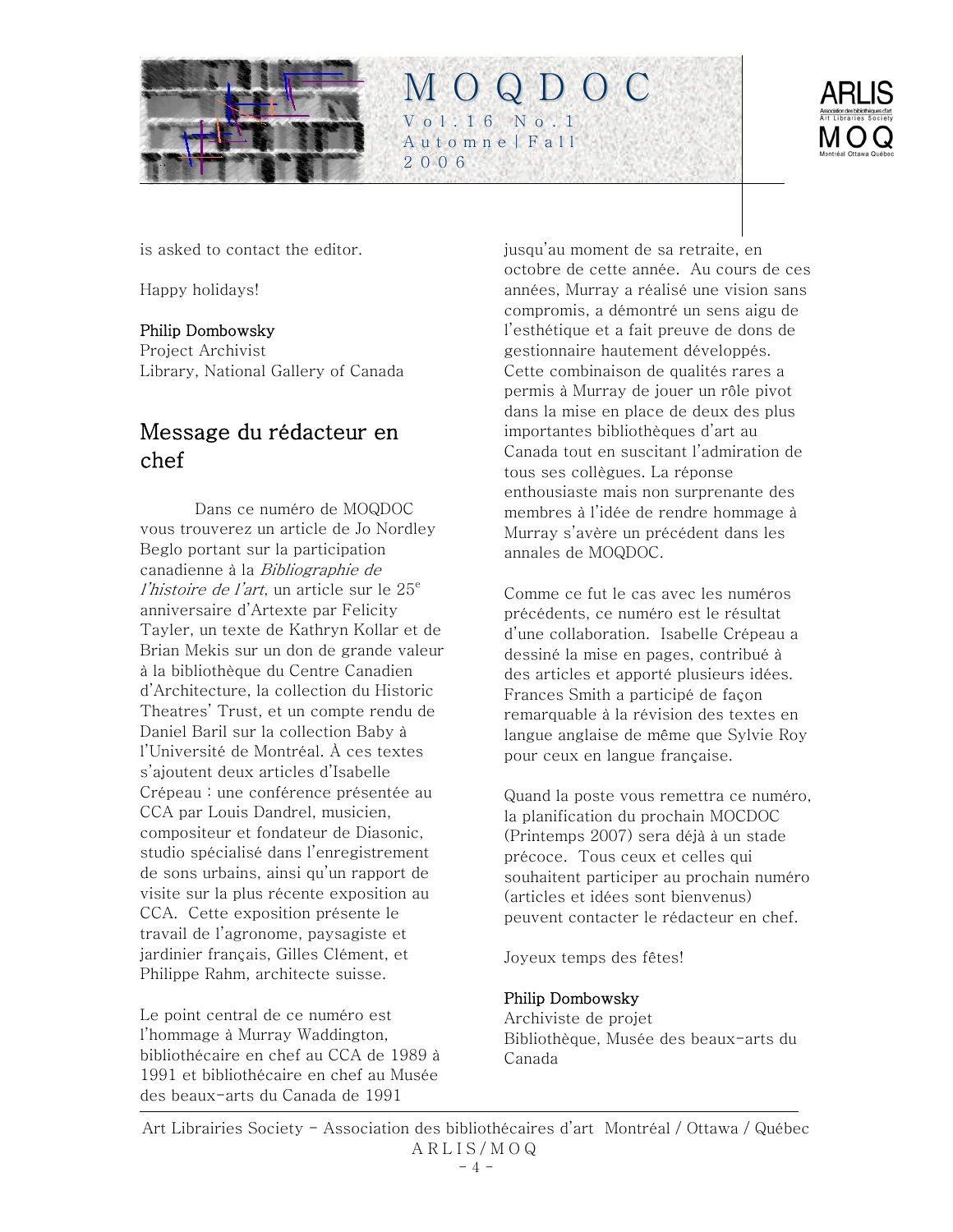<span id="page-4-0"></span>

# Canadian contributions to BHA

BHA (Bibliography of the History of Art / Bibliographie de l'histoire de l'art) is a comprehensive international bibliography of literature on Western art, published jointly by the J. Paul Getty Trust, Los Angeles, California, and the Institut de l'Information Scientifique et Technique (INIST), Nancy, France. It is a classified bibliography, indexed in both French and English, with abstracts in both languages.

BHA surveys scholarly literature in European art from late antiquity to the present, and in American art since the era of European expansion. The broad subject scope encompasses writings on the visual arts in all media that are of interest to the art historian. The document scope covers multiple languages and document types, including electronic publications<sup>1</sup>. The content BHA of are indexed in English and French.

The National Gallery of Canada is a collaborating partner with BHA, and Jo Nordley Beglo, Bibliographer, is an associate editor, responsible for the contribution of new Canadian imprints. Canadian titles that fall within the scope of BHA are selected from among the recently published books and exhibition catalogues acquired by the National Gallery Library. Since it is necessary for BHA selections to be made from "book in hand" rather than from secondary sources, it is important for Canadian visual arts institutions to deposit their

publications with the National Gallery Library. Cataloguing records and content information are submitted, for consideration, by the National Gallery Library to the editorial staff at the Getty Research Institute.

M O Q D O C

Vol.16 No.1 Automne|Fall

2006

BHA was founded in 1989, through a merger of RAA (Répertoire d'art et d'archéologie), which covered publications from 1910 to 1989, and RILA (Répertoire international de la littérature de l'art), which covered those from 1974 to 1989. The first volume of BHA appeared in 1991, comprising the literature from 1989. Since 1999, when printed volumes ceased, BHA has continued as an electronic resource, available by subscription $^2$ . For additional information see [http://www.getty.edu/research/condictin](http://www.getty.edu/research/condicting_research/bha/) [g\\_research/bha/](http://www.getty.edu/research/condicting_research/bha/)

1.Terence Ford, "BHA: Bibliography of the History of Art." Presentation to the ARLIS/Norden conference (Oslo, August 12, 2005). 2.Ibid.

#### Jo Nordley Beglo

Bibliographer Library, National Gallery of Canada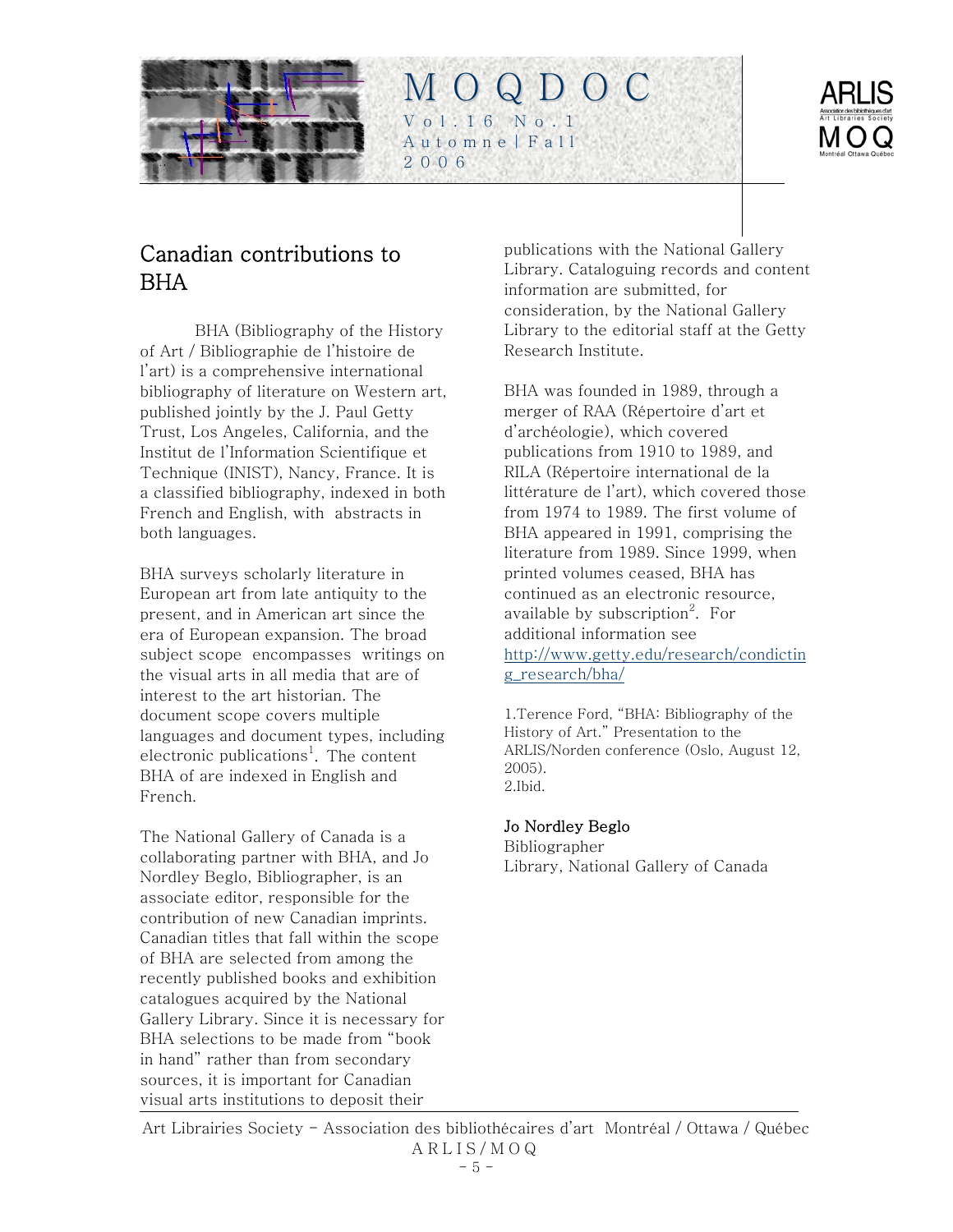<span id="page-5-0"></span>



# Contributions canadiennes à la BHA

La BHA (Bibliography of the History of Art / Bibliographie de l'histoire de l'art) est une bibliographie internationale complète portant sur la littérature en art occidental. Elle est publiée conjointement avec le J. Paul Getty Trust à Los Angeles en Californie et l'Institut de l'Information Scientifique et Technique (INIST) à Nancy, France. Il s'agit d'une bibliographie exhaustive, indexée en français et en anglais, comprenant aussi des résumés dans les deux langues.

La BHA répertorie la littérature de recherche en art européen à partir de l'Antiquité tardive, et, en art américain depuis l'époque de l'expansion européenne. L'étendue du sujet comprend les écrits publiés dans tous les médias traitant des arts visuels et qui sont d'intérêt pour les historiens de l'art. L'ouvrage couvre langues et types de documents multiples, ainsi que les publications électroniques<sup>1</sup>. Le contenu de la BHA est indexé en anglais et en français.

Le Musée des beaux-arts du Canada collabore avec la BHA et, Jo Nordley Beglo, bibliographe, est rédactrice en chef adjointe et responsable des nouvelles adresses bibliographiques. Les titres canadiens qui correspondent aux domaines couverts par la BHA, sont sélectionnés à partir des livres publiés récemment et des catalogues d'expositions acquis par le Musée des beaux-arts du Canada. Puisque les

sélections pour la BHA proviennent de « livres en mains » plutôt que de sources secondaires, il est important que les institutions canadiennes en arts visuels déposent leurs publications à la bibliothèque du Musée des beaux-arts du Canada. L'information est alors étudiée par le personnel de rédaction de la bibliothèque du Musée des beaux-arts et du Getty Research Institute.

M O Q D O C

Vol.16 No.1 Automne|Fall

2006

La BHA a été fondée en 1989 à la suite de la fusion entre le RAA (Répertoire d'art et d'archéologie), qui couvrait les publications de 1910 à 1989, et, RILA (Répertoire international de la littérature de l'art), qui couvrait celles allant de 1974 à 1989. Le premier volume de la BHA a été publié en 1991. Il répertoriait la littérature parue depuis 1989. En 1999, les volumes imprimés de la BHA ont cessé de paraître pour être remplacés par une publication électronique disponible par abonnement<sup>2</sup> Plus de renseignements sont disponibles à l'adresse Internet suivante : [http://www.getty.edu/research/condictin](http://www.getty.edu/research/condicting_research/bha/) [g\\_research/bha/](http://www.getty.edu/research/condicting_research/bha/)

1.Terence Ford, "BHA: Bibliography of the History of Art." Présentation à la conférence ARLIS/Norden (Oslo, 12 août 2005). 2.Ibid.

### Jo Nordley Beglo

Bibliographe Bibliothèque, Musée des beaux-arts du Canada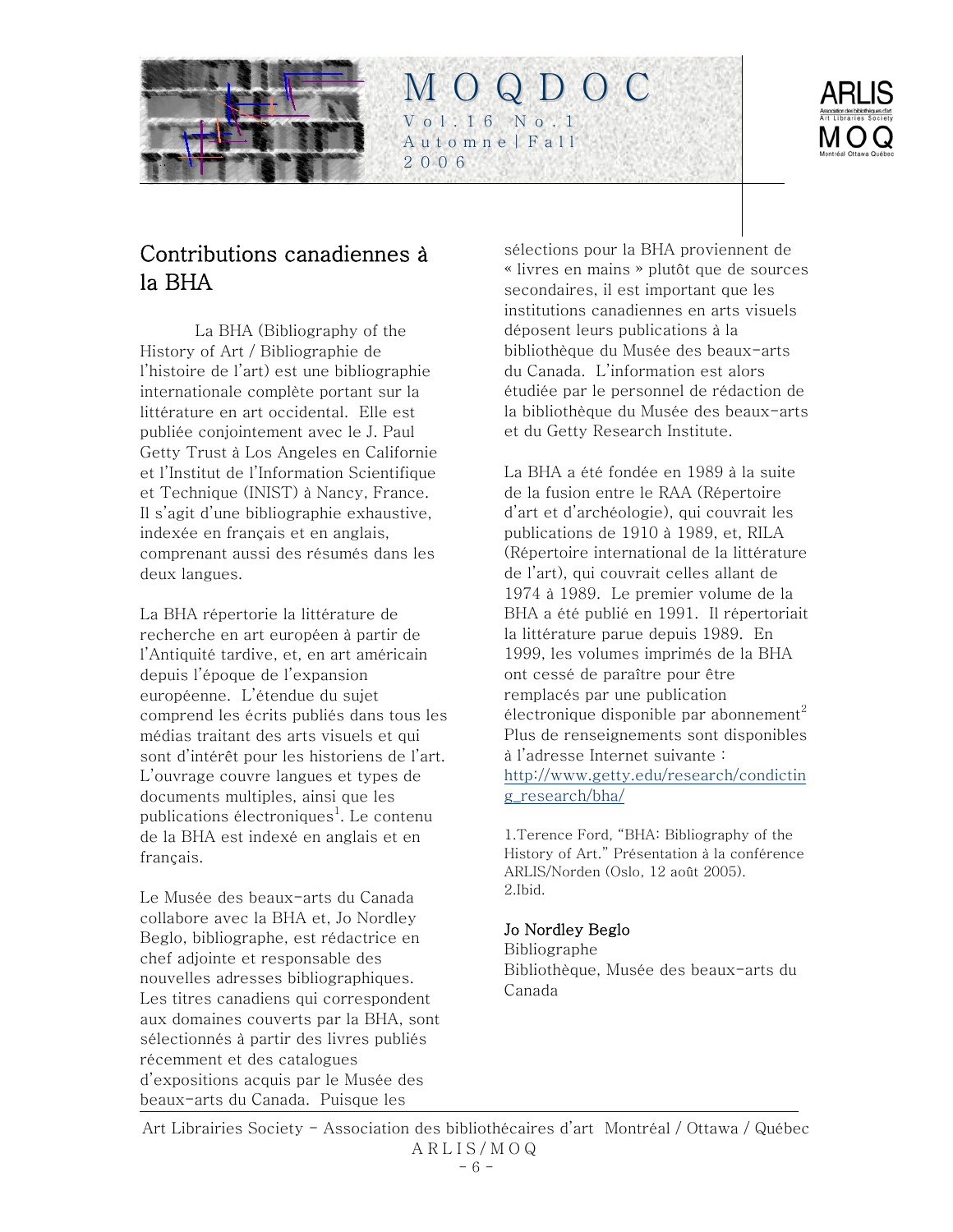<span id="page-6-0"></span>



Tiers paysage, technologie et développement durable : Gilles Clément et Philippe Rahm au Centre Canadien d'Architecture



Poser des questions, favoriser des débats, voilà les objectifs d'une nouvelle série d'expositions inaugurées l'an dernier par Les sens dans la ville, et maintenant par l'exposition Gilles Clément et Philippe Rahm, Environnement : manières d'agir pour demain.

Galeries minimalistes, murs blancs ou noirs, le visiteur est saisi par l'essentiel du message d'un agronome, paysagiste et jardinier français, Gilles Clément, et par celui d'un architecte suisse, Philippe Rahm. Pour le directeur du CCA Mirko Zardini « leurs approches de l'environnement s'opposent et se croisent à la fois, en un dialogue sur le rôle du concepteur par rapport à cet environnement ».

Gilles Clément s'est fait connaître à travers son jardin planétaire et le manifeste du Tiers paysage dans lequel il défend l'idée de faire *avec* la nature. Il en appelle à la sagesse du jardinier en créant des aménagements où la nature envahit et recompose l'espace. Dans le but d'analyser et de communiquer la composition de l'environnement naturel autour du CCA, il a imaginé un lustre. Une centaine de larmes en acrylique descendent du plafond formant une sorte de cabinet de curiosité transparent, lumineux et aérien. Comme un herbier moderne, le lustre est composé d'échantillons organiques (plante séchée, feuille, insecte,) et d'objets (briquet, bouteille brisée, seringue). Ces spécimens proviennent d'un tiers paysage : une parcelle de terrain abandonné entre les voies de circulation de l'autoroute Ville-Marie et le jardin de sculptures du CCA. Pour Gilles Clément, ce lustre reflète les comportements d'une société tout autant qu'un environnement urbain. Ces objets invitent à réfléchir sur l'idée du « jardinier citoyen », qui participe et coopère à l'entretien de l'écosystème urbain.

Aux paysages, aux jardins, aux fleurs et aux croquis de Clément s'oppose la technologie de Rahm. Celui-ci répond en aménageant une salle hermétique et

aseptisée, éclairée de néons à la Dan Flavin qui reproduise



nt de manière abstraite le mouvement de la Terre autour du soleil. Des capteurs mesurent une « météorologie d'intérieur ». Dans une seconde salle, un ordinateur interprète les données de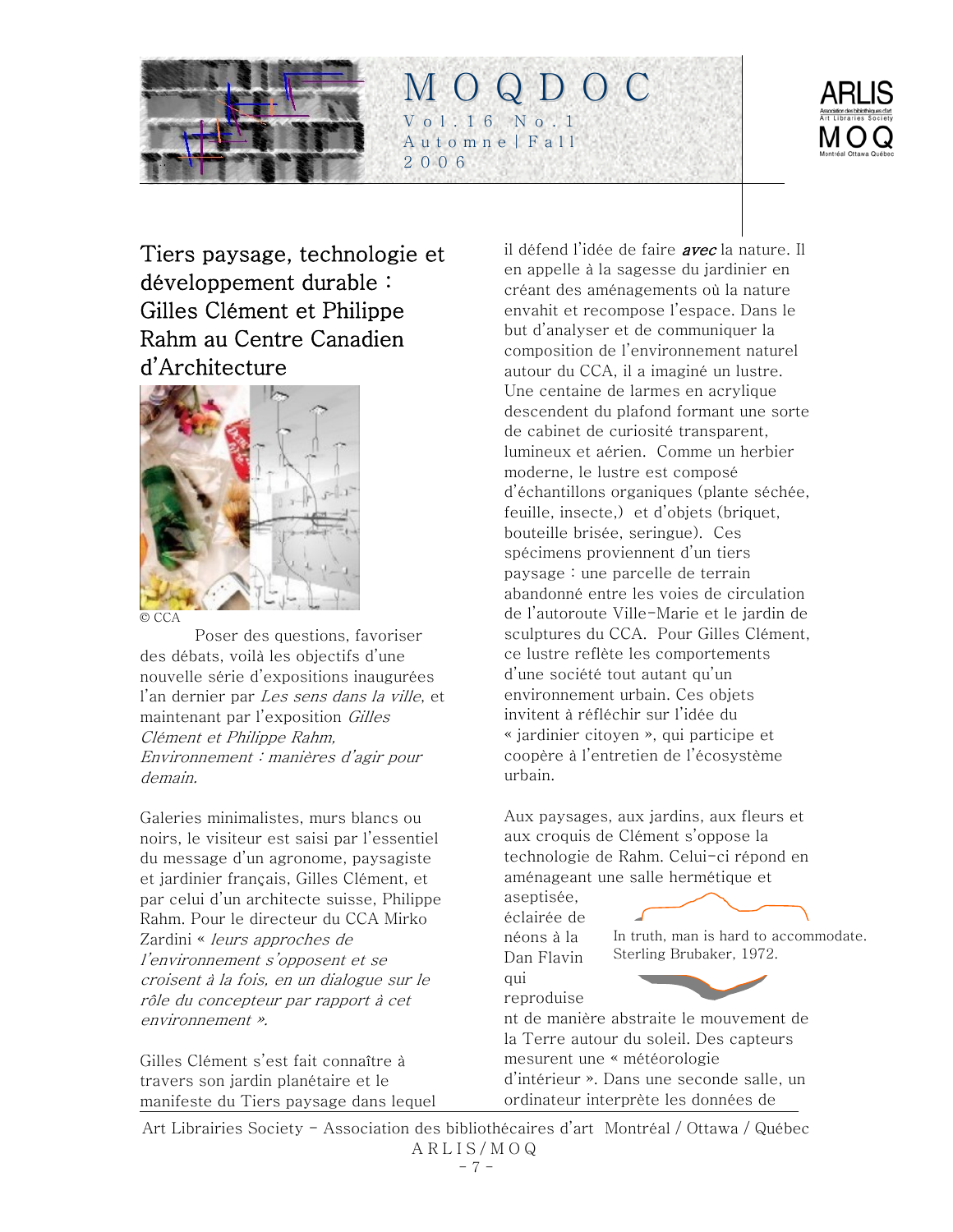<span id="page-7-0"></span>



température, d'intensité lumineuse et d'humidité. Ces variables composent alors une infinité de climats dans la géographie d'une habitation fictive. Au manifeste du Tiers paysage, Rahm réplique par l'adage « form and function follow climate ». Il présente une *maison* dilatation qui s'étend entre pré, forêt et clairière. Si vous préférez l'ombre et la fraîcheur, vous serez à l'aise dans la partie « forêt » de la maison. Si vous faîtes une activité qui requiert lumière et chaleur, vous choisirez la section « pré » $^1$ .

Man is not unique in having altered his environment. R. Buckminster Fuller,

Deux hommes, deux approches l'une naturelle et l'autre, artificielle. On en retient deux propositions qui portent le visiteur à réfléchir différemment sur l'importance de sa relation avec l'environnement.

L'exposition se tient au CCA du 18 octobre 2006 au 22 avril 2007. [http://www.cca.qc.ca](http://www.cca.qc.ca/) 

1. Viau, René. « Contrôler la nature ou « faire avec » : deux scénarios pour l'environnement. » Le Devoir, samedi 21 et dimanche 22 octobre 2006. p. E6.

### Isabelle Crépeau

Bibliothécaire adjointe, Acquisitions Centre Canadien d'Architecture

Partying as though we're 25 or, celebrating 25 years of supporting critical research in contemporary Canadian art



Artexte turned 25 this year, and to celebrate we have launched a number of exciting activities. Kicking it all off was a party on November 4 that brought together all those who were actively involved with the centre throughout its history. The crowd was a happy gathering of our founders, current and former members of the board, former employees, artists, curators, academics, and cultural workers that have supported or have been supported by Artexte over the past 25 years.

The evening was hosted by the emerging artist Thierry Marceau, who framed the evening's activities with a humourous telling of Artexte's coming of age, complete with Powerpoint presentation and family-feud-style trivia, culminating in a rendition of Happy Birthday in the persona of Marilyn Monroe. Our director, François Dion, and our president, Louise Déry, made inspiring speeches recognizing future opportunities as well as the commitment of everyone who has involved in fulfilling Artexte's mandate.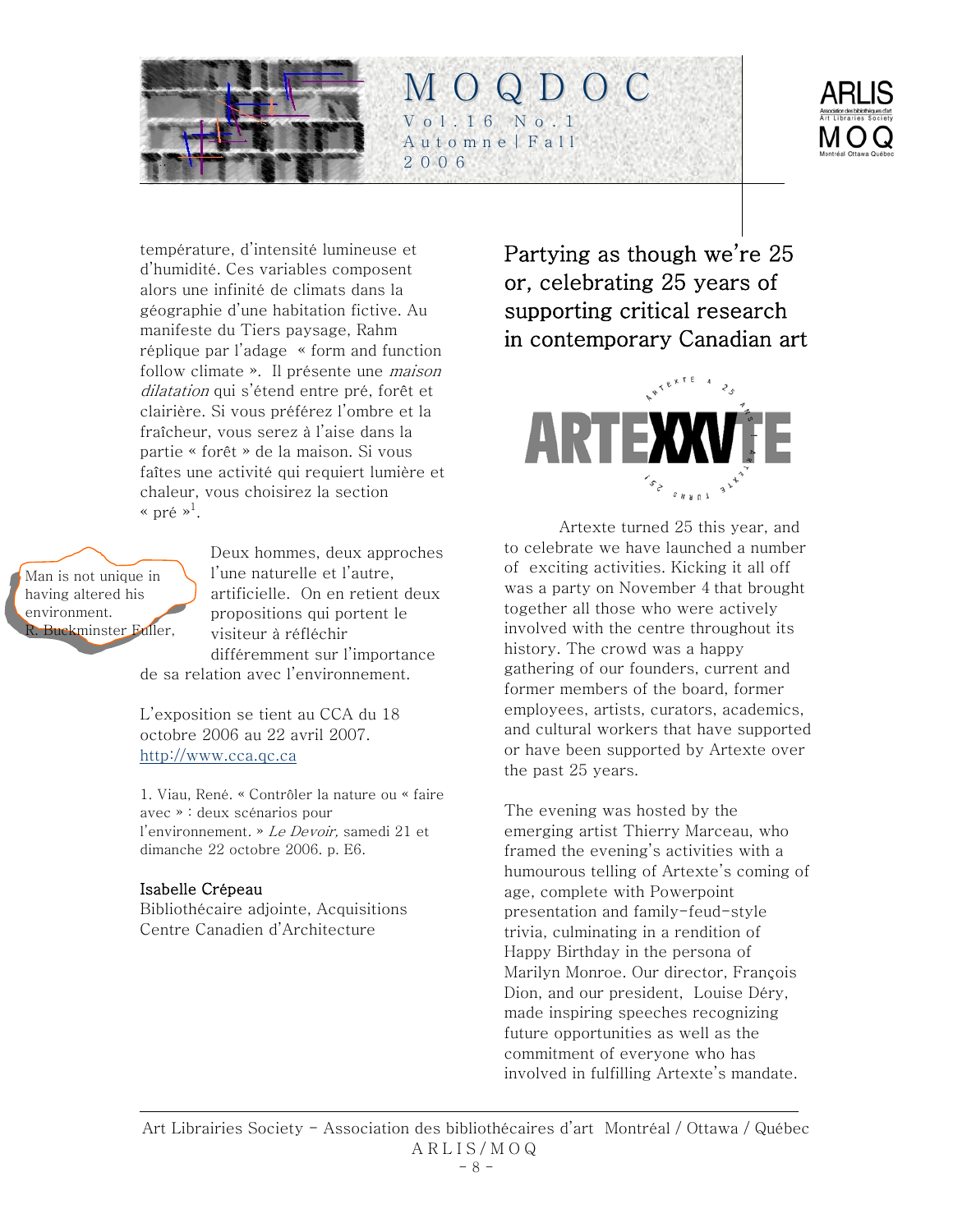<span id="page-8-0"></span>



Guests waited in suspense for the draw that would award seven lucky winners with original works of art. Up for grabs were intriguing book works and multiples by Dominique Blain, A.A. Bronson, Angela Grauerholz, Garry Neill Kennedy, Micah Lexier, François Morelli, and Anne Ramsden. Guests who were not lucky enough to win the draw were consoled by door prizes, generously donated by Flammarion, Parachute, Esse art  $+$  opinions, Festival international des films sur l'art, and Gray Fraser, among others. With the help of a deejay, tasty hors d'oeuvres, and great company, the evening was a successful celebration of the Canadian contemporary art community that Artexte has worked to support and promote.

Because we are not ready for the party to end, we have planned other activities for the rest of the year. This spring we will welcome our next researcher in residence, Anne Thurmann-Jajes, Director of the Research Centre for Artists' Publications / ASPC at the Neues Museum Weserburg Bremen in Germany. We look forward to her insights regarding the artists' publications included in our own collection. A second researcher in residence will be selected in partnership with the Aboriginal Curator's Collective to be supported in the fall of 2007. An exhibition and a conference around the theme of artists' publications, exhibition catalogues and détournement are also in the works for April 2007 in Marseille, France.

Amongst all this activity we manage somehow to continue all our regular tasks, although we sometimes have trouble locating the new acquisitions under the streamers and confetti.

### Felicity Tayler

Information Specialist Artexte

# La collection Baby sera classée bien historique \*

Avec plus de 23000 pièces, cette collection consacrée à l'histoire du Canada est l'une des plus importantes au pays

La collection Baby sera bientôt officiellement classée bien historique en vertu de la Loi sur les biens culturels. Le ministre de l'Éducation, du Loisir et du Sport, Jean-Marc Fournier, est venu en faire l'annonce le 2 novembre à L'UdeM [Université de Montréal], au nom de sa collègue Line Beauchamp, ministre de la Culture et des Communications. Cette annonce coïncide avec le centenaire du legs de cette collection par Louis-François-Georges Baby à sa mort, en 1906. Collectionneur passionné et féru d'histoire, Georges Baby a été tour à tour maire de Joliette, ministre du Revenu, juge à la Cour supérieure puis à la Cour d'appel.

Au fil des ans, il a amassé plus de 20 000 documents d'archives couvrant tous les aspects de l'histoire du Canada de 1601 à 1905. À cela s'ajoutent quelques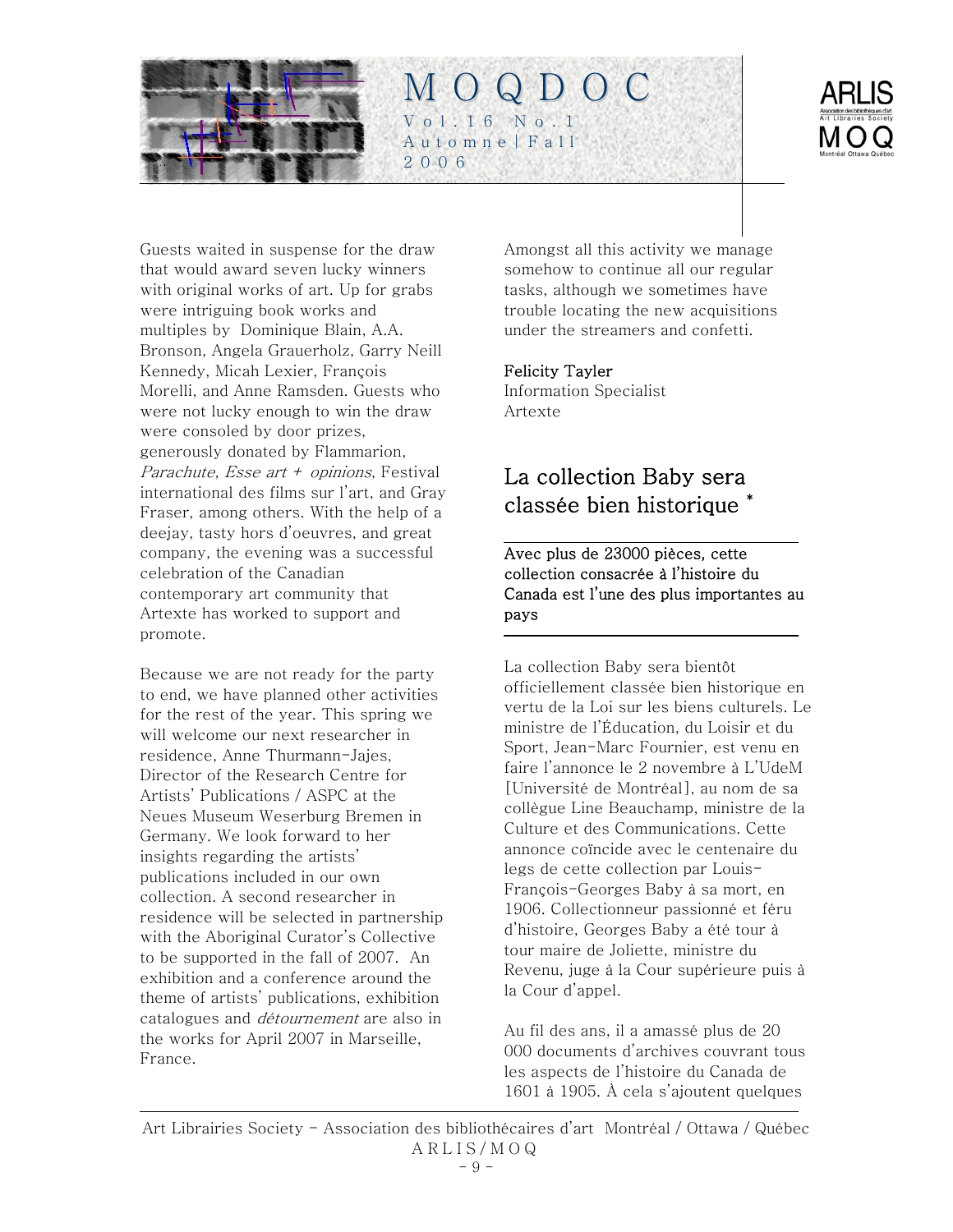



3400 livres rares, estampes, gravures dont certains sont aussi anciens que 1479. La collection comprend des incunables, le premier livre imprimé au Canada (Catéchisme du diocèse de Sens, 1765), des manuscrits signés de la main du cardinal de Richelieu ou de Louis XIV, la correspondance de Louis-Joseph Papineau ou encore un journal relatant le siège de Québec.

### Un joyau de l'UdeM

« George Baby a marqué son époque et sa collection est une source de fierté pour tout le Québec, a déclaré le ministre Fournier. La préservation de la collection témoigne du professionnalisme des responsables des bibliothèques à l'Université de Montréal. »

Le classement comme bien historique est le statut le plus important qui peut être conféré à un bien culturel et c'est exceptionnellement qu'il est accordé à une collection d'archives et de livres rares. Cette marque qui reconnaît sa valeur historique donne aussi à la collection un statut juridique, une visibilité accrue et une protection mieux assurée.

« C'est l'un des joyaux de l'Université de Montréal » a affirmé pour sa part la provost Maryse Rinfret-Raynor. Selon Geneviève Bazin, chef du Service des livres rares et des collections spéciales de la Direction des bibliothèques, « on vient de partout dans le monde pour consulter ces documents afin de mieux connaître notre passé ». L'intérêt de la collection ne se limite pas à l'histoire; elle constitue une source incomparable

d'information pour la linguistique, la sociologie, la politique et la littérature.

Pour l'arrière-petit-neveu du collectionneur, Antoine Baby, qui représentait la famille à l'annonce du classement, « la constitution d'une telle collection, en plus des tâches de député et de juge, tient de l'exploit ». Sociologue et professeur émérite de l'Université Laval, M. Baby n'a pas manqué de souligner à grands traits, mais à la blague, que la collection avait en fait été léguée à « l'Université Laval à Montréal »!

Mais le légataire ne s'y est pas trompé. C'est vraiment à la filiale montréalaise qu'il a confié sa collection puisqu'il a luimême été un artisan de l'autonomie de ce qui allait devenir l'Université de Montréal, se rendant jusqu'au Vatican pour défendre cette cause.

#### Ministre et ultramontain

Plusieurs détails de ce genre sont révélés dans l'exposition organisée par le Service des livres rares et des collections spéciales. Une centaine de documents sont exposés jusqu'au 9 février dans les vitrines du quatrième étage du pavillon Samuel-Bronfman et regroupés en neuf thèmes décrivant Georges Baby : le bourgeois, le brasseur d'affaires, le politicien, le juge, le Canadien, le bon Canadien français catholique, l'historien, le collectionneur et l'antiquaire.

On y apprend par exemple que c'est à la demande de Georges-Étienne Cartier que Georges Baby fait son entrée en politique. Il se fera élire une première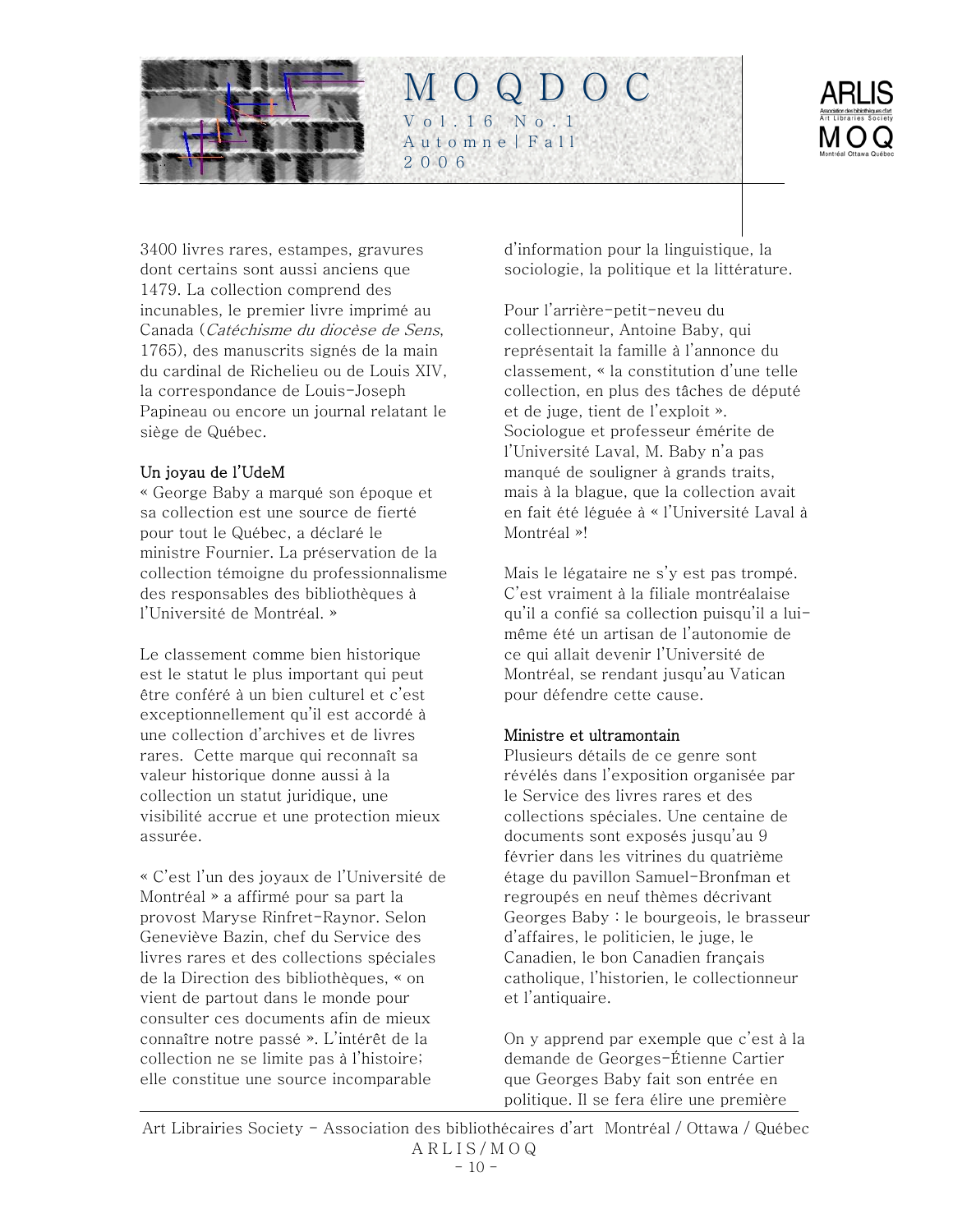<span id="page-10-0"></span>

fois sous le gouvernement conservateur de John A. Macdonald en 1872 et sera nommé ministre du Revenu de l'Intérieur en 1878.

Sa vision du Canada est celle d'un pays bilingue où deux peuples fondateurs cohabitent en paix. Comme député, il demande l'amnistie pour les Métis de la rivière Rouge, défend les droits des francophones et soutient l'autonomie des provinces. Il s'opposera à la création de la Cour suprême, craignant que le droit civil québécois soit mal interprété.

À la vitrine du « bon Canadien français catholique », on découvre que cette désignation est en fait un euphémisme pour dire « ultramontain ». Georges Baby est en effet du groupe d'ultramontains qui va livrer la guerre aux libéraux de l'Institut canadien parce que ceux-ci refusent que leur institut soit subordonné à l'Église; ils seront  $d'$ ailleurs excommuniés par  $M<sup>gr</sup>$  Bourget.

Finalement, c'est à Georges Baby qu'on doit la sauvegarde du château Ramsay, menacé de démolition. En tant que président de la Société d'archéologie et de numismatique, il collectionne aussi la monnaie, les médailles, les timbres et les artéfacts amérindiens, et il ouvre un musée dans cet établissement qui sera le premier pavillon de la Faculté de médecine de l'Université Laval à Montréal.

…Un site consacré au centenaire de la collection est accessible depuis la page de la Direction des bibliothèques ([http://www.bib.umontreal.ca/centenaire](http://www.bib.umontreal.ca/centenaire-baby) [-baby](http://www.bib.umontreal.ca/centenaire-baby) et une exposition virtuelle sera bientôt en ligne.

### Daniel Baril

M O Q D O C

Vol.16 No.1 Automne|Fall

2006

\* Cet article est paru dans Forum, Volume 41, numéro 11, 13 novembre 2006. Reproduit avec l'aimable autorisation de la direction de Forum.

# Écouter la ville avec Louis Dandrel

En cette soirée du mois de mai, nous sommes conviés à venir entendre, écouter et partager la passion de Louis Dandrel pour les sons de la ville. Le spectateur qui entre dans le théâtre Paul-Desmarais du Centre Canadien d'Architecture, découvre au milieu de la scène, un décor sobre : une chaise, une table, une console et un ordinateur. Nous qui vivons à une époque où le sens de la vue est constamment sollicité, nous voici assis dans le noir. Bientôt, Louis Dandrel nous amènera visiter San Francisco, Hong Kong, Paris, Le Caire, Bombay, Rio de Janeiro mais, au sens propre, nous ne verrons rien : nous entendrons seulement des voix qui composeront un tableau urbain.

Né en 1939, Louis Dandrel est musicien et designer sonore. Tour à tour, il fut journaliste, critique musical au Monde, directeur de France Musique. Il a créé avec Rolf Liebermann le centre de dramaturgie de l'Opéra de Paris, puis le mensuel le Monde de la musique ainsi que Radio-classique. En 1980, il ouvre à Paris, Diasonic, un studio de créations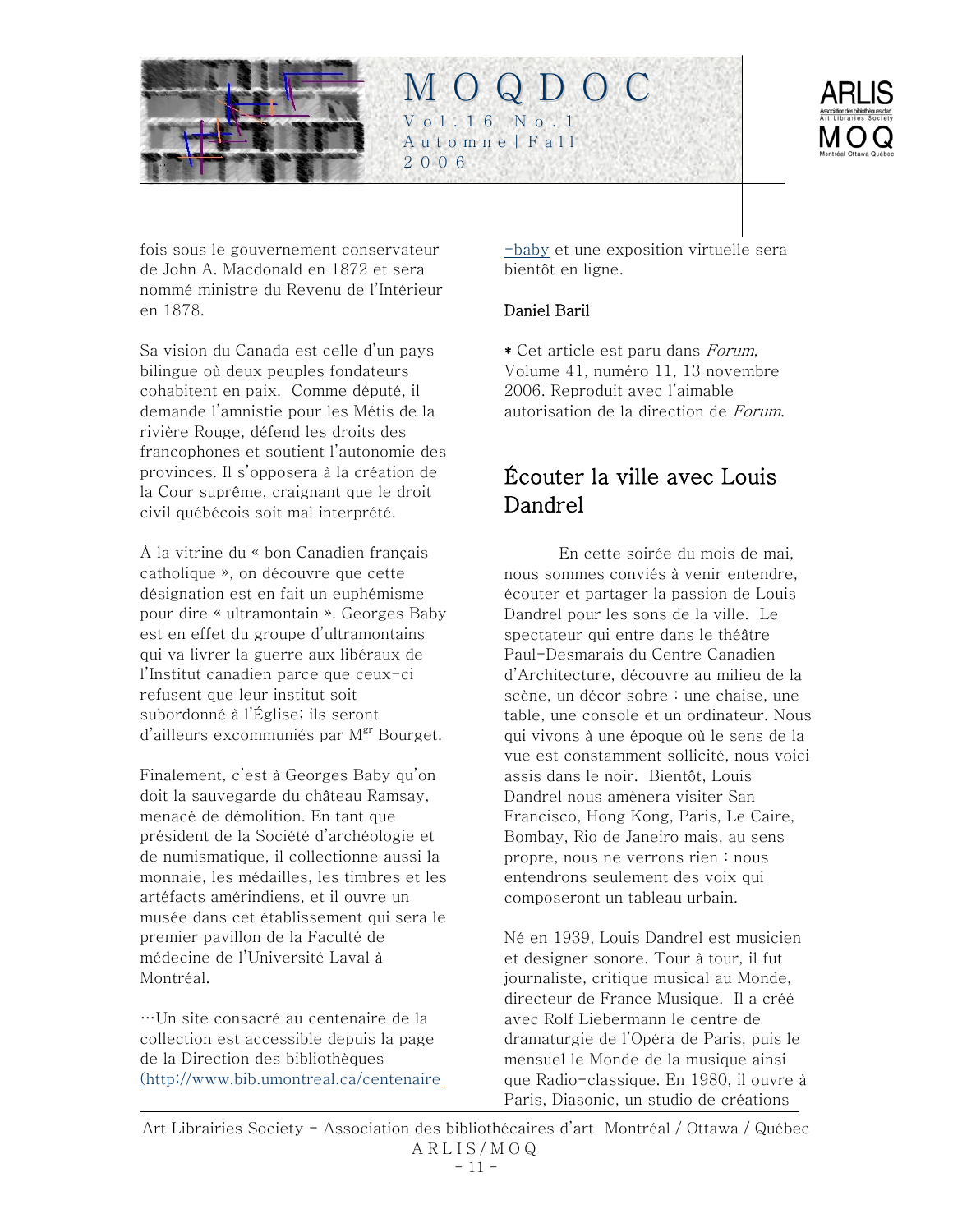



sonores et une unité de recherche à l'Institut de Recherche et Coordination Acoustique/Musique au Centre Pompidou.

Depuis quarante ans il parcourt aussi la planète et enregistre des sons captés dans la rue, comme d'autres photographient. Cette passion pour l'environnement sonore l'a amené à créer plusieurs compositions dont certaines dédiées à des espaces publics : le « Jardin des sons » à Hong Kong, le « Jardin des voix » à Osaka, un jardin sonore au Mont Saint-Michel. Mais, qu'est-ce qui fait qu'une ville développe une sonorité particulière? Chaque ville a sa ou ses identités. Ce n'est pas une matière inerte. La forme, les flux de circulation, le réseau des rues, l'architecture influent les sons. [Par exemple], une voiture conduite par un homme à Rio [de Janeiro] et au Japon sonne différemment. Ils ne klaxonnent pas de la même façon…À Rio, le coup de klaxon est plus latin tandis qu'au Japon, il est poli, il annonce un danger.

Ce soir, grâce à son ordinateur, nous aurons accès à une parcelle de cette sonothèque. Ses enregistrements sont répertoriés et soigneusement classifiés par pays, par thèmes. Louis Dandrel nous propose d'aller faire une promenade dans différents marchés d'Asie et d'Orient : un marché aux oiseaux où une multitude de gazouillis charme le spectateur, un marché aux chameaux où l'on entend des hommes négociant avec verve et habileté, un marché aux légumes où l'on perçoit cette fois-ci des voix de femmes, un marché aux poissons où des pêcheurs annoncent

à la criée les prises du jour. Chaque fois nous abordons une culture différente et les sonorités traduisent une ambiance et une cadence qui stimulent l'imagination. Comment est ce marché? Grand? Coloré? Animé? Parfumé? Qui le fréquente?

Au fil des enregistrements notre cerveau imagine des couleurs, des odeurs, des gens et des paysages. Le marché aux oiseaux semble foisonnant, cacophonique, on imagine des cages de volailles les unes sur les autres, des pinsons effrayés et des canaris de toutes les couleurs. On pense à un marché aux chameaux qui serait sorti d'un autre temps, couleur de sable, situé sur une vaste place, fréquenté par des égyptiens en galabeya qui marchandent suivant l'art et la tradition de leurs ancêtres. À cette animation se mêlerait la chaleur du soleil, l'odeur des animaux et peut-être du narguilé et du thé à la menthe. Après cette effervescence, le marché aux légumes paraît plus calme, paisible et même rafraîchissant. Les maraîchers doivent certainement présenter une variété d'étals remplis de végétaux rares, odorants et inconnus pour le voyageur d'Occident. Louis Dandrel nous dit qu'il n'est fréquenté que par des femmes. J'imagine des femmes de tous les âges, portant un panier et habillées de laines ou de cotonnades artisanales. Au marché aux poissons l'air doit être humide et le rythme apparaît plus rapide. Les acheteurs recherchent parmi la pêche du jour, le poisson ou les fruits de mer exotiques qui sauront relever le repas du soir. Dans tous ces marchés, le temps s'est arrêté sur un moment de la vie quotidienne.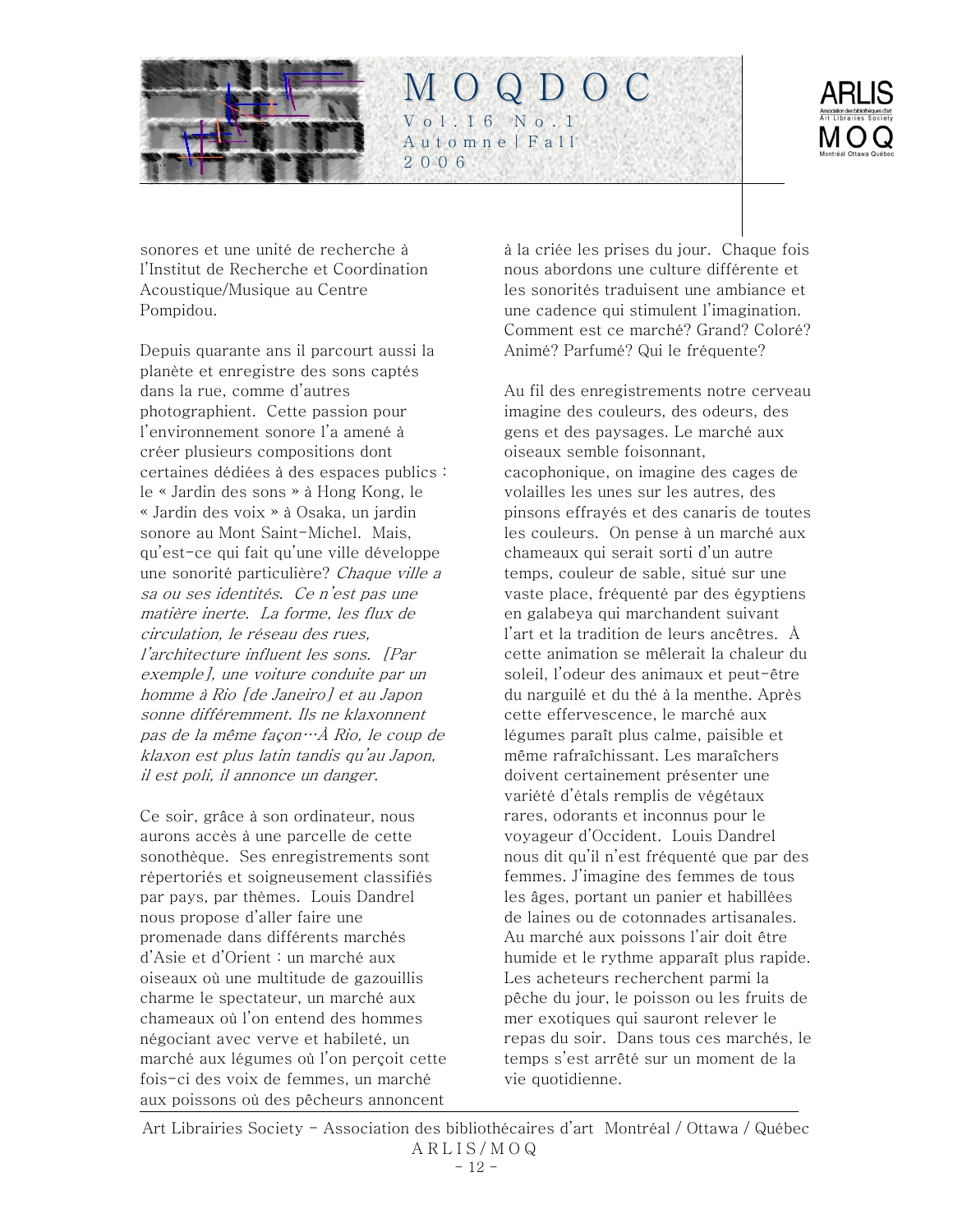<span id="page-12-0"></span>



Les bruits évoluent selon les changements qui s'opèrent dans la ville. Ces nouvelles sonorités transforment aussi l'ambiance du lieu. Pour illustrer ce constat, Louis Dandrel nous explique le cas de Paris où l'environnement sonore des années soixante était différent de celui d'aujourd'hui: …les garçons de café criaient leurs commandes, les autobus étaient ouverts…il y avait beaucoup de signaux qui enrichissaient le tissu de la ville. Quand je l'enregistre aujourd'hui, j'ai le sentiment qu'elle est passée derrière une vitrine, qu'elle est bonne à regarder derrière une fenêtre d'autocar, les gens ne se parlent même plus. Et puis, il y a eu des changements de population. Dans le quartier de la Bastille, il y avait des artisans, des bazars, aujourd'hui ce sont des agences de pub, des boutiques chic! Paradoxalement, que dire de la rue des petits métiers au Caire. C'est un retour cent ans derrière, dans un univers où l'auditeur perçoit les coups de marteau du cordonnier, le cliquetis de la machine à coudre du tailleur, et toutes sortes de froissements que l'oreille occidentale ne reconnaît pas.

La voix des villes raconte des activités urbaines. Cette narration ou musique est unique, culturelle et évolutive. Essayer de recréer les sons urbains des époques anciennes ne peut être qu'approximatif et artificiel. Cependant, l'initiative de Louis Dandrel permettra sans doute aux civilisations futures de percevoir en temps réel notre environnement sonore. Entre temps, nous aurons bientôt accès à cette sonothèque puisqu'il projette de publier une encyclopédie auditive accessible à tous sur Internet.

Louis Dandrel, Voyage sonore à travers les métropoles, Centre Canadien D'Architecture, Jeudi 4 mai 2006.

Le monde selon Louis Dandrel, Entrevue de Catherine Pépin, Macadam Tribus, Radio-Canada, Samedi 6 mai 2006.

Szendy, Peter, « Danse et design sonore François Raffinot et Louis Dandrel rejoignent l'Ircam », Résonance no. 15, juin 1999, [http://mediatheque.ircam.fr/articles/textes/Sz](http://mediatheque.ircam.fr/articles/textes/Szendy99a/) [endy99a/](http://mediatheque.ircam.fr/articles/textes/Szendy99a/)

#### Isabelle Crépeau

Bibliothécaire adjointe, Acquisitions Centre Canadien d'Architecture

# Suspension de la publication de Parachute

La revue d'art contemporain Parachute a pris la décision de suspendre ses activités, les sources de financement ne permettant plus de garantir un niveau de qualité élevé. Fondée en 1974, produite en français et en anglais dès le premier numéro, la mission de Parachute est de s'intéresser aux nouvelles pratiques artistiques transdisciplinaires et multimédiatiques, et de développer un langage critique et théorique propre aux nouvelles orientations de l'art de son temps. La critique d'art et commissaire d'expositions et d'événements Chantal Pontbriand, a édité et publié Parachute dès sa fondation. Sous sa direction, cent vingt-cinq numéros ont été publiés au rythme de quatre par année, et vingtquatre livres ont été édités. Parachute a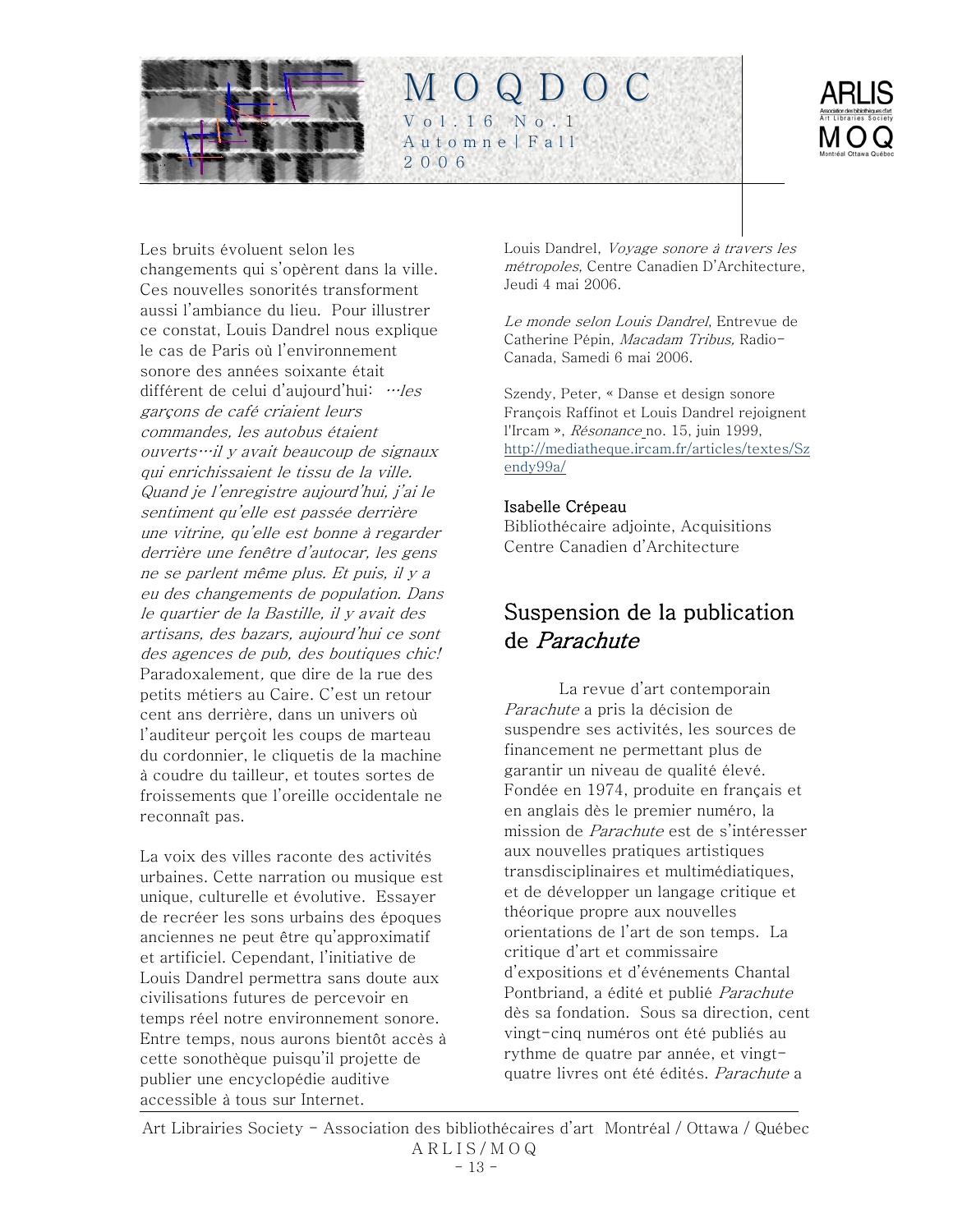<span id="page-13-0"></span>



également réalisé plusieurs expositions dont le commissariat du Pavillon du Canada à la 44<sup>e</sup> Biennale de Venise en 1990, ainsi que des festivals multidisciplinaires internationaux. Enfin, onze colloques et plusieurs laboratoires de discussion et événements diffusés à Montréal et ailleurs sous le nom Parazones.

Avec un tirage oscillant de 4000 à 5000 exemplaires, Parachute circule aujourd'hui dans plus de quarante pays et on la retrouve parmi les collections des plus importantes institutions internationales. Plus de 3000 auteurs dont des critiques d'art, des artistes, des philosophes et des chercheurs ont publié leurs travaux dans la revue.

Avec les années, Parachute est devenue une importante revue de référence et ses essais sont largement rediffusés. En 2004, paraissant à La Lettre volée (Bruxelles) l'anthologie Essais choisis 1975-2000 regroupant des textes marquants parus dans la revue depuis ses débuts. Une version anglaise de l'anthologie sera publiée par la Pennsylvania State University Press et Tate Publishing, et encore une autre version par le Centro de Documentación y Estudios Avanzados de Arte Contemporáneo (CENDEAC) en Espagne.

Parachute a été sélectionnée par le Documenta 12 Magazine Project parmi quatre-vingt revues qui, sur tous les continents, œuvrent à mettre en relation la pratique de l'art, le discours théorique et le public. Ces revues participent à la création d'une plate-forme Internet sur les axes théoriques et artistiques de la

prochaine Documenta à Kassel en janvier 2007.

Dans ses récents numéros, Parachute a voulu approfondir l'étude d'enjeux qui se retrouvent au sein de l'art et du monde contemporain en étudiant des sujets comme : l'idée de communauté, démocratie, économie(s), frontières et violence. De plus, des numéros ont été consacrés à des villes « d'émergence » telles Mexico, Beyrouth, Shanghai et São Paulo. Parachute 125 (dernier numéro) est consacré à La Havane et sera en kiosque en janvier 2007.

Texte adapté du communiqué de presse de Parachute, 20 novembre 2006

# Parachute suspends publication

The contemporary art magazine Parachute has decided to suspend its activities, as funding levels no longer make it possible to ensure a high level of quality. Founded in Montreal in 1974 and published in English and French from the very first issue, *Parachute's* mission was to investigate new interdisciplinary and multimedia artistic practices and to develop a critical and theoretical language specific to new directions in art. The art critic and curator Chantal Pontbriand published and edited Parachute from its inception and under her guidance one hundred and twentyfive issues at a rate of four per year were produced, along with twenty-four books. Parachute has also mounted numerous exhibitions, including the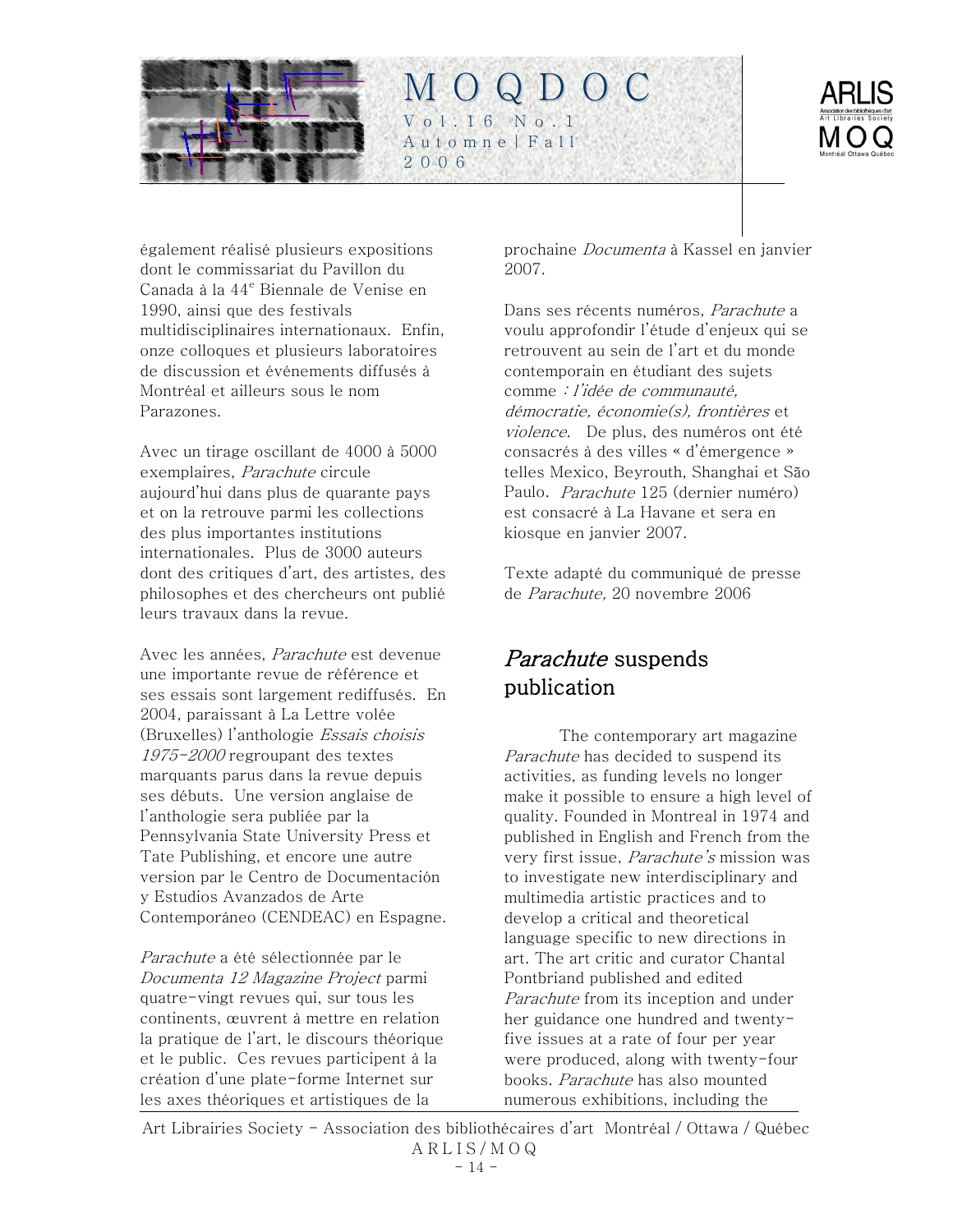<span id="page-14-0"></span>



Canadian pavilion at the  $44<sup>th</sup>$  Venice Biennale in 1990, as well as multidisciplinary international festivals. In addition, eleven symposia and several discussion laboratories were held in Montreal and elsewhere under the title Parazones.

With a print run of between 4,000 and 5,000 copies, Parachute can be found in more than forty countries and in the libraries of the world's major institutions. More than 3,000 writers, including art critics, artists, philosophers, and scholars, have published their work in the journal.

Over the years, Parachute has become an important reference source and essays published in the magazine have been widely reprinted. In 2004 La Lettre volée in Brussels published Essais choisis 1975-2000, a collection of some of the most important articles appearing in the journal since its founding. An English anthology will be co-published by Pennsylvania State University Press and Tate Publishing, and a Spanish edition is being prepared by the Centro de Documentación y Estudios Avanzados de Arte Contemporáneo (CENDEAC) in Spain.

Parachute was recently chosen by the Documenta 12 Magazine Project as one of the 80 journals around the world whose goal it is to link artistic practices, theoretical issues, and the general public. The editors of those journals are collaborating on the creation of a web site on artistic issues raised in the next edition of Documenta in Kassel, Germany, in the summer of 2007.

Parachute has extended its examination of the questions facing the contemporary art world in recent thematic issues such as The Idea of Community, Democracy, Economie(s), and Borders and Violence. Other recent issues have covered "emerging" cities such as Mexico City, Beirut, Shanghai, and São Paulo. Parachute 125 (the last issue) focuses on Havana and will be on sale in January 2007.

Text adapted from a press release issued by *Parachute*, November 20, 2006.

# Historic Theatres' Trust: A Donation to the CCA

In 2006 the Canadian Centre for Architecture (CCA) received an extraordinary gift. Janet MacKinnon, founding president of the Historic Theatres' Trust (HTT) decided to shut down operations after 17 years and donate the library and archival contents of the Trust to the CCA Library.

The Historic Theatres' Trust was founded in 1989 with a mandate to develop public awareness and appreciation in the preservation of all types of historic Canadian theatres. The neglect of many of these marvellous buildings, including cinemas, burlesque halls, and opera houses, had left them especially vulnerable to developers who were little interested in restoring them to their former glory, even if the buildings were structurally sound.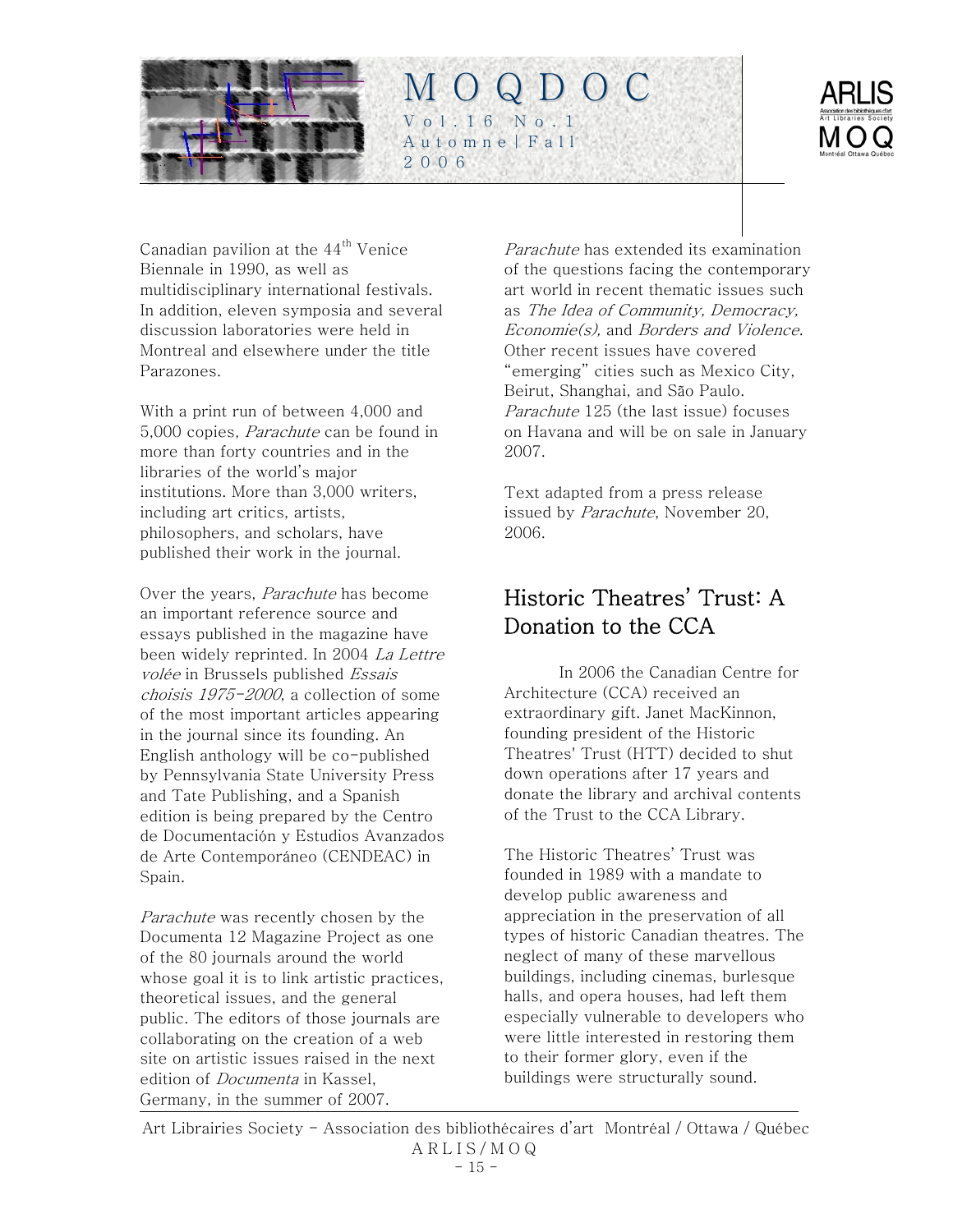



Armed with a love of architecture, the knowledge that several countries had already established similar organizations, and prodigious energy and enthusiasm, Janet founded the nonprofit Trust. Over the years of its existence, the Trust provided technical documentation and expertise "to encourage improved methods of

preserving, restoring, maintaining, operating and researching historic theatres" (HTT Resource Book, Spring 2001).

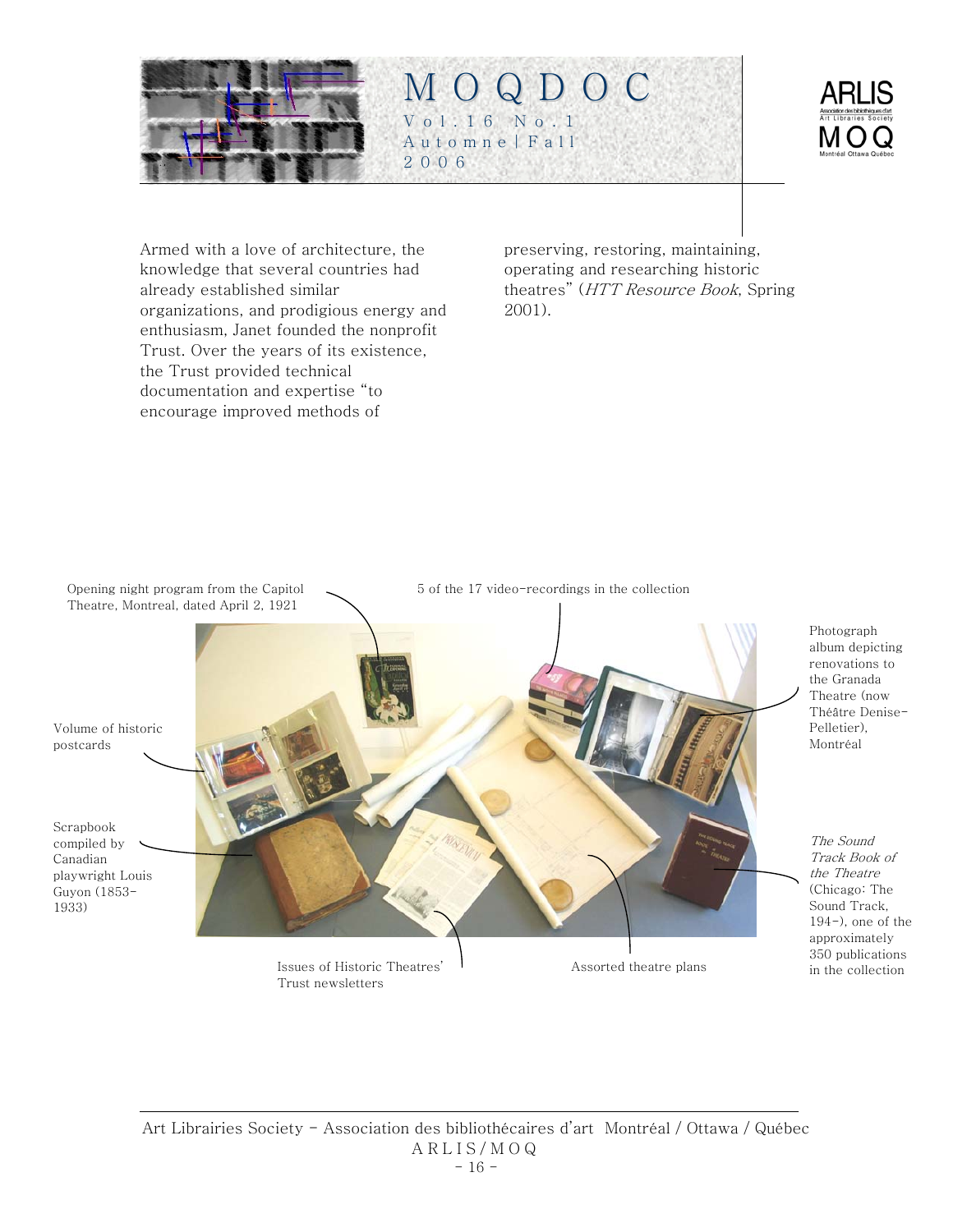<span id="page-16-0"></span>

The Historic Theatres' Trust donation is a rich collection of textual and visual materials related to theatre history, preservation, conservation, and restoration. In addition to the Trust's administrative files, the gift includes some 350 publications, including general monographs, feasibility studies, reports, and newsletters from various preservation groups, as well as issues of HTT's own newsletter, *Bulletin* (formerly Proscenium). There are also 5 volumes of photocopied articles dating from 1937-2002, as well as over 200 vertical files documenting historic theatres in Canada (183 files), the United States (19 files), and elsewhere (12 files).

The donation also includes a subcollection of photographic material, ephemera, and other historic items known as the Emmanuel Briffa Collection. Named in honor of one of Canada's most prolific theatre decorators, this collection is made up of some 885 slides, 885 photographs, 558 negatives, 372 postcards, and roughly 300 textual items consisting of theatre programs, clippings, and other printed ephemera dating back to 1879.

The donation has yet to be fully processed but collection-level records have been created for both the Historic Theatres' Trust and the Emmanuel Briffa collections. In addition, monographs from the fonds are being entered gradually into the catalogue and may be found, along with the rest of the collection material, by searching under "Historic Theatres' Trust Collection/Fonds Société

des salles historiques" in the online catalogue.

The Historic Theatres' Trust donation is a most valuable addition to the CCA Library. It supplements an existing collection of approximately 1,500 other titles that relate to the theatre, as well as the Edward Craig Theatre Collection, which documents stage design and theatre history in Italy, France, Germany, and England from the seventeenth century to the twentieth. With this donation, Janet has ensured that the material will continue to be available to researchers and the general public, thereby encouraging study of this interesting area of Canadian heritage.

### Kathryn Kollar

Head of Acquisitions, Library Canadian Centre for Architecture Brian Mekis Cataloguing Libarian Canadian Centre for Architecture



Hommage à Murray Waddington | Tribute to Murray Waddington

It was my good fortune and great pleasure to work with Murray Waddington at the National Gallery of Canada Library and Archives. Under his leadership, the Library was transformed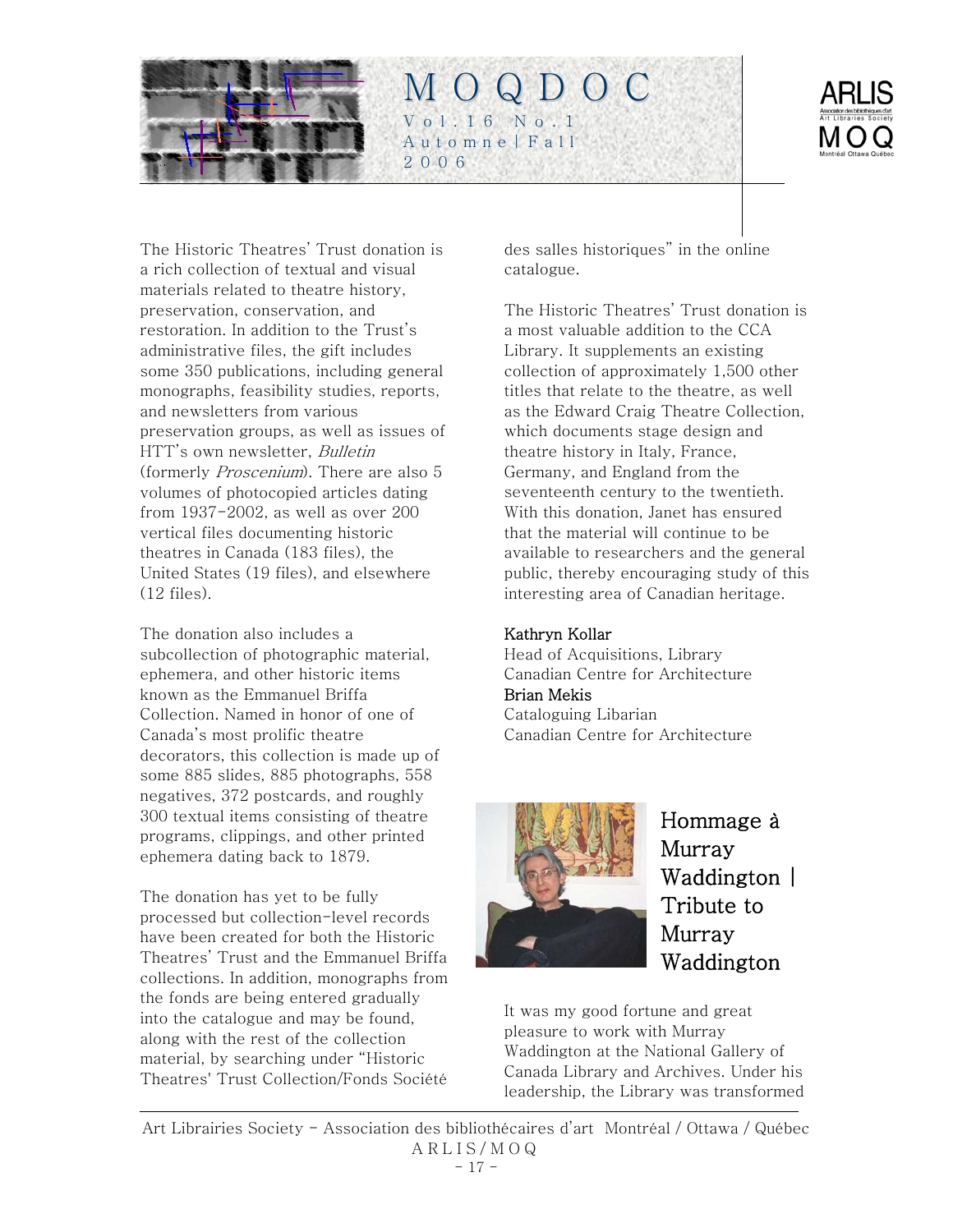



from a curatorial collection to a national research institution. Murray had a clear vision, a working plan, superb professional skills, and wisdom. But above all, he had a special ability to inspire his staff to undertake new ventures, as he guided their work along the way.

The odyssey began in 1991, when Murray was appointed Chief Librarian. I joined the National Gallery Library that year, to begin preparing the Library's first comprehensive Collection Development Policy. The Library staff began a journey together that involved broad consultations with library and museum colleagues, hours of creative and analytical discussions, and minute attention to the details of the completed text. The Collection Development Policy provided a blueprint for the years ahead at the National Gallery Library and Archives, as well as a model for other art libraries.

Over the years, the challenges of implementing the policy and fulfilling the appended recommendations were monumental. Murray's commitment to the Library and Archives, and his unwavering vision, resulted in stunning accomplishments between 1991 and 2006: enriched collections, digital projects, new standards for cataloguing and collection maintenance, Library and Archives exhibition and publishing programs, national and international outreach initiatives, and a host of others. On the occasion of Murray's retirement, I reflect on the "Waddington years" with profound appreciation and admiration for Murray, and extend to him very best

wishes for the future.

### Jo Nordley Beglo

Bibliographer Library, National Gallery of Canada

\*\*\*

Salut à Murray Waddington 1986 marque pour moi une date importante : celle de mon arrivée à la toute jeune bibliothèque du CCA. Par un petit matin de février, la première personne que j'ai rencontrée a été Murray. Dès la première minute, le contact a été chaleureux et bienveillant. Et ces bonnes qualités ne se sont jamais démenties au fil des années.

Tel un peintre, il m'a semblé agir par petites touches, avec délicatesse et finesse.

Pourtant, la matière était considérable : organisation des espaces, création d'un service de préservation, instauration de l'informatique, recrutement de personnel, réception, déballage et traitement de dizaines de milliers de livres etc., jusqu'au jour où il a fallu planifier sur papier les espaces d'une nouvelle bibliothèque dans un nouvel édifice, emballer la collection et assurer un déménagement sécuritaire. Puis il a fallu organiser l'aménagement des réserves, les services techniques et le service aux usagers.

Bien sûr, il n'a pas tout fait lui-même, mais il a su par son talent rassembler toutes les énergies, communiquer son enthousiasme et ce, dans le plus grand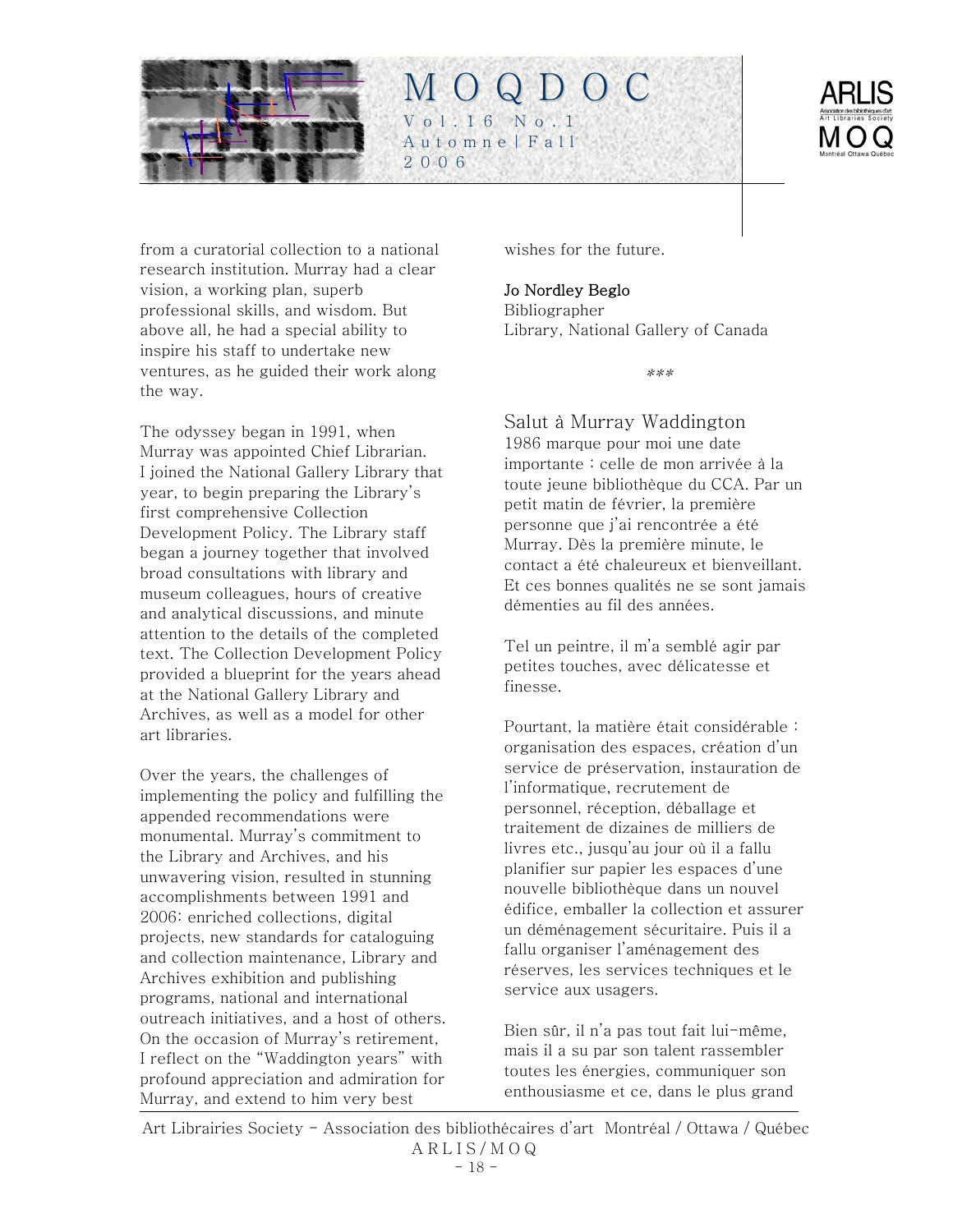



des respects. J'ai particulièrement apprécié l'atmosphère de confiance, d'écoute et de liberté qu'il a su créer au sein de son équipe.

À ce grand homme élégant et discret, nous sommes plusieurs à dire merci et à souhaiter un délicieux futur.

#### Pierre Boisvert

Responsable, prêts et circulation Centre Canadien d'Architecture

\*\*\*

How well I remember the first time I met Murray Waddington. It was September 1983. I had been working at the fledgling CCA Library since the beginning of February, and the Librarian Marcia Stayer was escorting Murray from desk to desk, introducing him to staff. I looked up to see an expression that seemed to me both amicable and inquisitive. Murray's purpose in being there, as was true for all of us, was to help in the building of a world-class architectural research library; and from that day until his departure just beyond the end of the decade, Murray was a major force in the achievement of that goal.

Although he brought to the task his experience, expertise and a genius for creative solutions, I remember best his gentle manner, his kindness and encouragement, his determination to treat everyone fairly, and that wonderful sense of humour familiar to everyone who has ever worked with him.

Eventually the Library of the National Gallery of Canada would also benefit

from all that he had to offer, but in the meantime, our mission at the CCA was formidable, with enormous pressures along the way. Murray and I both sought relief from those pressures on weekends by engaging, each in our respective households, in what we termed "puttering", a form of relaxation that involved making improvements to our domestic surroundings by variously cleaning, adding something new and beautiful, or simply moving things around.

Murray, for all your skills, achievements, and especially your endearing collegiality, kudos; and welcome to the realm of retirement, where every day is a new adventure, and all the reading, travelling, cultural and physical activity, and best of all, puttering, are yours to enjoy.

#### Rosemary Haddad

Associate Librarian (retired) Canadian Centre for Architecture

\*\*\*

I worked for Murray for nearly 23 years, first at the CCA and then at the National Gallery of Canada. In both libraries, Murray proved to be a visionary for his collections and ambitious for his staff. He accomplished a great deal in his professional life. Under his tutelage, the CCA and National Gallery libraries emerged as models for other institutions. Murray gave us a free hand to make our mark within the institution and supported our involvement in art library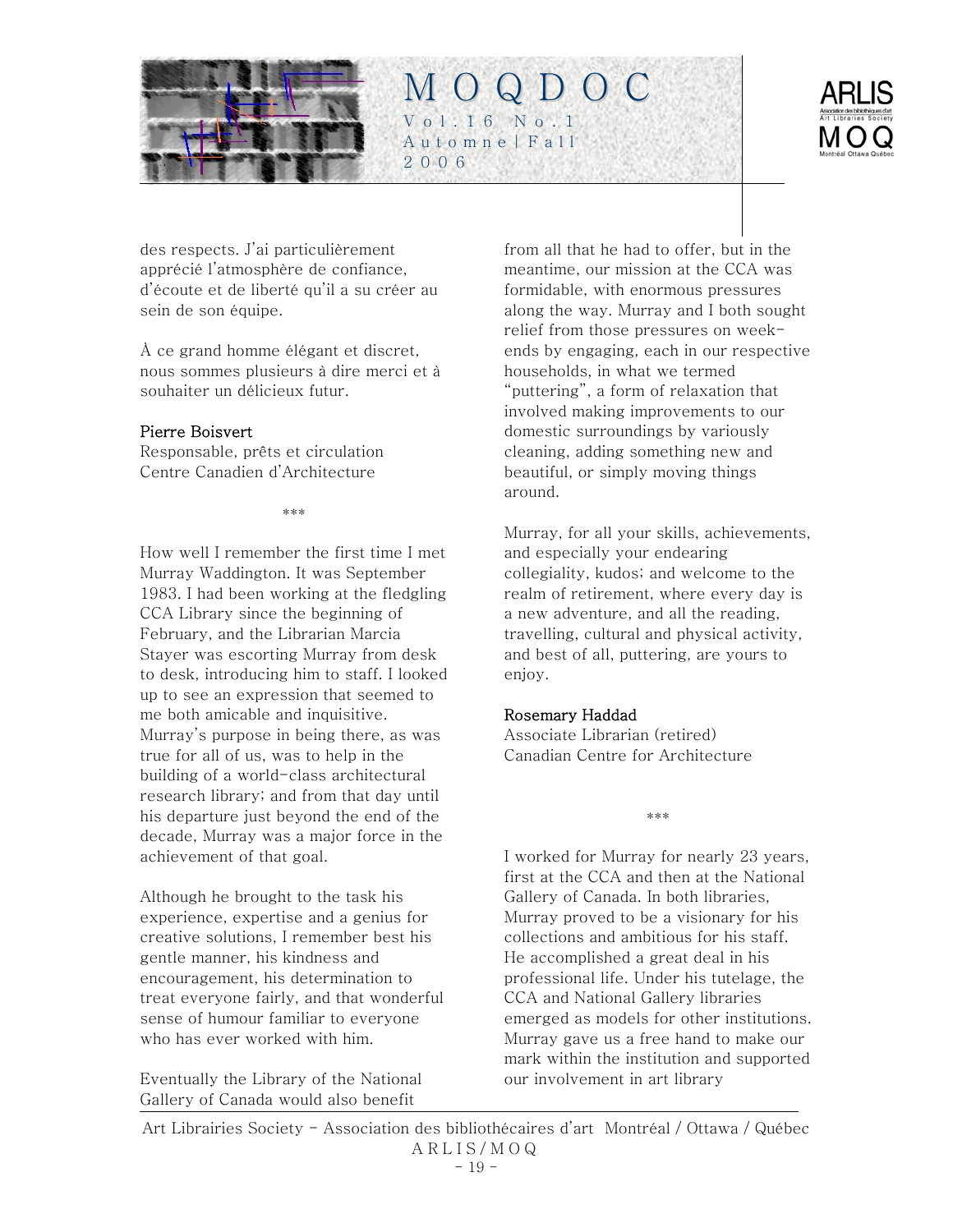



associations. As well, he never forgot the balance between our personal and work lives. Murray's informal, friendly nature and relaxed manner garnered him allies and friends across the country. This is the moment to express our enormous gratitude for his contribution to our profession, and also to thank him for his support. Best wishes, Murray, for a long, happy, and healthy retirement.

### Peter Trepanier

Head, Reader Services Library, National Gallery of Canada



Montréal 1990 | Montreal 1990

### Things I Know about Murray Murray is

Kind . . . He is always there with an open ear, an open mind, and empathy.

Creative . . .

You can count on him for new takes on old issues, for ideas on how to match projects with funding, and for the perfect turn of phrase.

#### Elegant . . .

His graceful presence made every day an aesthetic experience.

#### Curious . . .

My first meeting with Murray came about because he took the time to call me after receiving my c.v., even though he had no position to fill.

#### Patient . . .

He endured my repeated telephone calls while the library waited for a possible temporary position, and even told me to call again.

#### Funny . . .

On my first visit to the CCA he put me at ease with his wry comments ("and this is Phyllis's garage; it's bigger than my apartment"). At all times his gentle humour was the perfect antidote to stressful situations.

#### Charismatic . . .

I have never met anyone who knows Murray who is not an admirer.

Thank you for giving me my first library job, Murray, and for the countless ways in which you continue to inspire me and all those who have had the chance to meet and work with you.

#### Renata Guttman

Head, Reader Services Canadian Centre for Architecture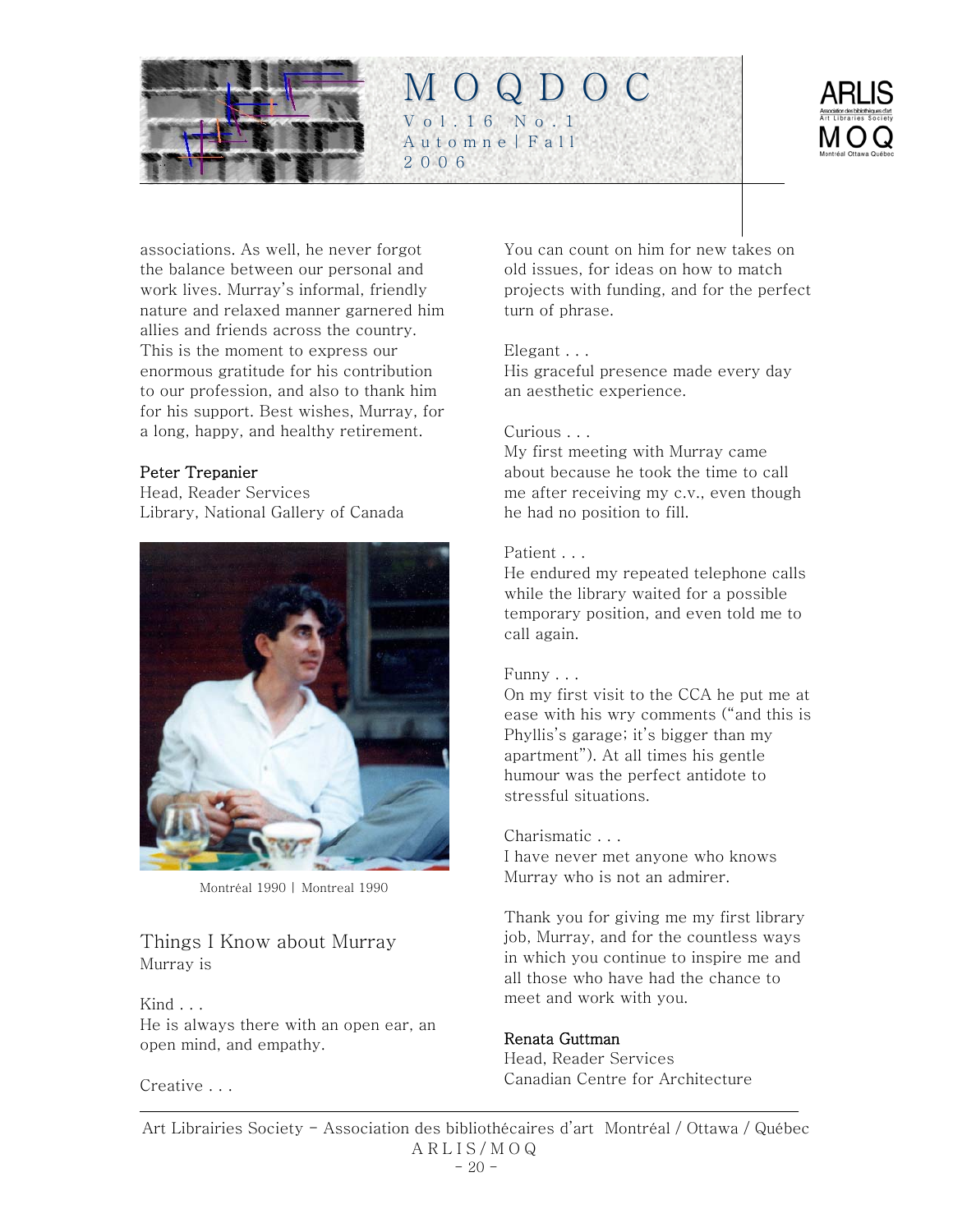



# A few personal glimpses of Murray

### 1985: Meeting Murray

On my very first job interview as a librarian, the CCA's Head Librarian Daphne Roloff, hands me over to the Associate Librarian, Murray Waddington for a tour of the vaults at 1980 Sherbrooke Street. My recollection is of a tall man with an air of casual control (wearing what I later learn are his favourite soft suede desert boots) who proceeds to glide effortlessly, with me in tow, through the never-ending aisles of books. I'm trying to keep pace with him while attempting fairly intelligent comments about the collection, but what in the world is he talking about  $-$  the seven accession number streams in play, the tongued acid-free flags, the shelves of already reconned material?

### 1986: Murray is hard to find these days

Murray is planning the physical move to the new building on Baile Street. He has become less relaxed and no longer strolls casually by my desk to see how the work is going. He is either in his office with the door closed or off at the job site. His office shelves are strewn with hammers and work gloves and from time to time I catch a glimpse of him poring over rolls of floor plans. This is serious work but Murray finds a way to inject a bit of humour into the process. He apologizes for the pillars that the Library technical services staff will have to live with on level 3, but promises that we will simply love the sink in our area, especially when handling those areas of the collection famous for antique dust and grime.

### 1988: Murray as Mr. AAT

Murray is involved in the development of the new Art and Architecture Thesaurus and his strong love of cataloguing resurfaces. At this point in his career he doesn't even seem to mind travelling to distant meetings! He is deep into discussions on subject analysis, and his conversation is sprinkled with such terms as "hierarchies" and "facets," concepts foreign to the rest of us. His enthusiasm is infectious, and I soon find myself on the AAT advisory committee.

### October 1989: Murray becomes Head Librarian

Murray takes on MINISIS and a full cataloguing program. I'm not too keen when he drags me into the mapping of CCA Collection records to MINISIS, but then he also lets me play with the big boys in the cataloguing arena. To help establish the Library's full cataloguing program, Murray brings in a couple of cataloguing gurus as consultants. He obviously relishes the after-hours discussions on classification schemes and the like, and he keeps our strength up by serving his powerful homemade pesto. It is during this period of nonstop meetings that Murray develops the habit of wandering out of his office and announcing that all he wants is to be left alone in a quiet corner to catalogue books.

### January 1991: Murray leaves the CCA

Murray accepts the position of Chief Librarian with the National Gallery of Canada, leaving behind several devastated CCA Library staff members.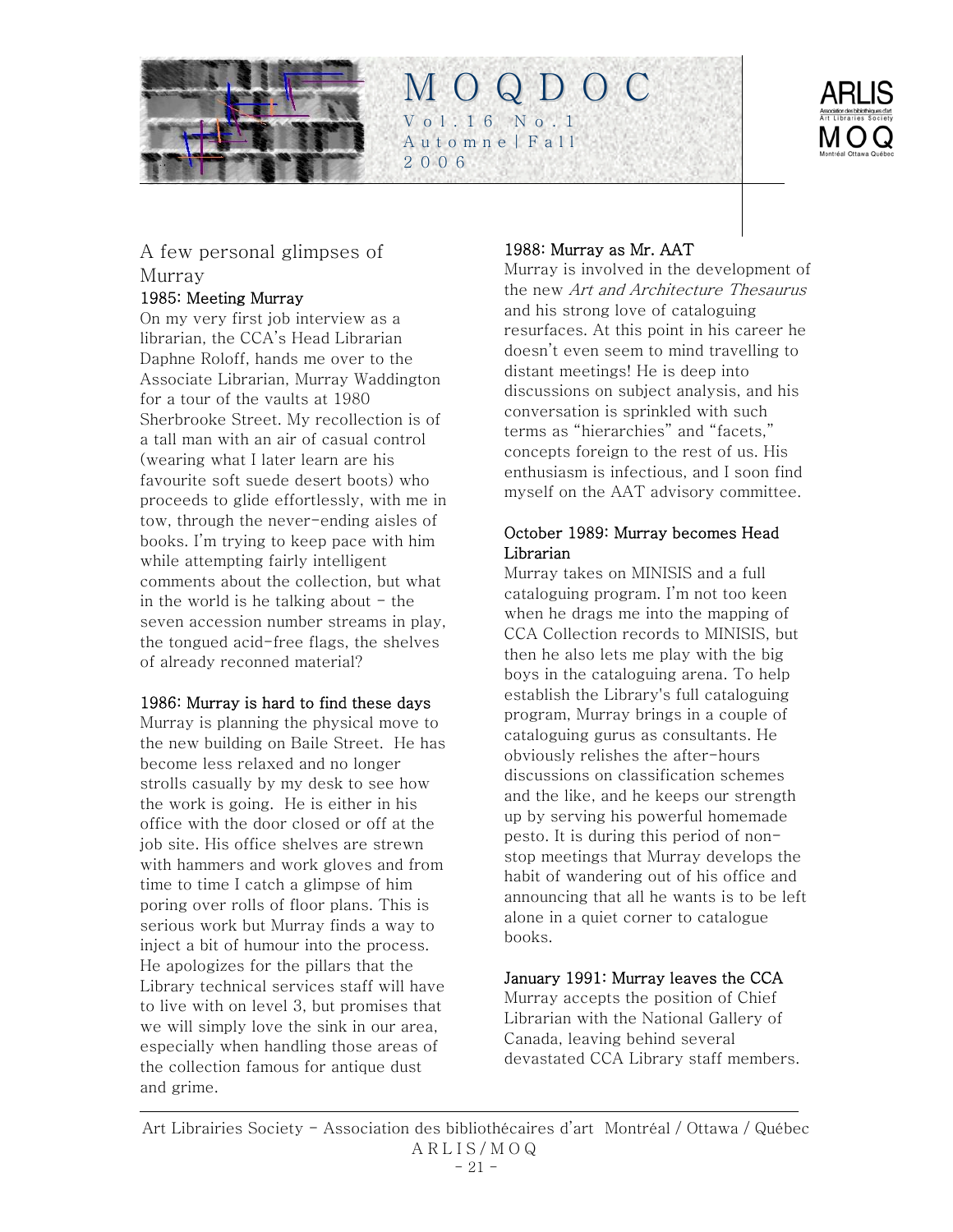

#### Recent years: Murray's annual proclamation

"I'm thinking of retiring" becomes a refrain. Who would have thought it would actually come to pass?

Murray, wishing you a most deservedly wonderful retirement!

#### Judy Silverman

Acting Head Librarian Canadian Centre for Architecture

\*\*\*

I have been asked to write about a meaningful event that brings Murray to mind. I must say that I cannot pinpoint one particular incident, but throughout the many years of work at the Library, I have always felt lucky to be working in an environment where stress caused by the sometimes overwhelming workload was dissipated by the relaxed atmosphere created by Murray's personality.

This is what I will always remember about Murray Waddington: the gentleness and calm that he transmitted to everyone around him. The resulting lack of pressure in the workplace was accompanied by strong leadership and an expectation of excellence. In such an environment it was easy to work twice as hard to fulfill any work requirement.

Murray is an avid collector of out-ofprint books, in particular first editions of publications illustrated by Canadian, American, and European artists, such as Walter Crane, Palmer Cox, and others.

It was always exciting and interesting for me to work on the numerous titles that Murray would bring to my office, often with a mischievous expression, and then to have the privilege of opening each precious package and discovering that the treasure that had arrived was to be part of the Library's collection. I must add, however, that Murray often had already unpacked the items for me. That was certainly a gesture of kindness, as well as an expression of eagerness to see the new arrival!

#### Anna Kindl

M O Q D O C

Vol.16 No.1 Automne|Fall

2006

Acquistions and Exchanges Library, National Gallery of Canada



Paris 2002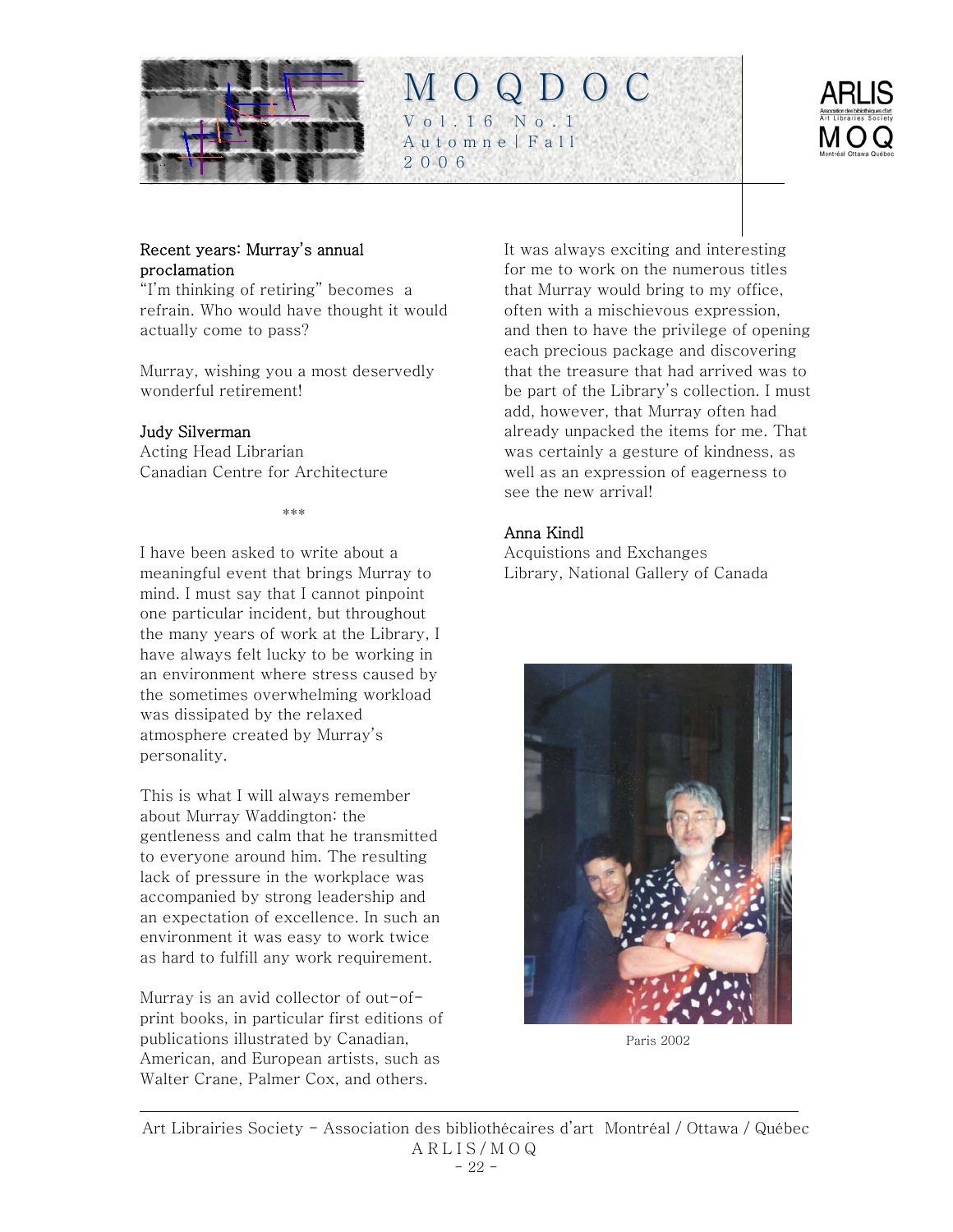



I would like to focus on one aspect of Murray's work at the National Gallery of Canada. Faced with the twin problems of the invisibility of the Library's treasures and the fact that Gallery visitors, tempted by the delightful views from the Reading Room, were straying randomly into the Library space, Murray developed a typically elegant and thoughtful solution by creating an exhibition area just inside the doors. Since its debut in 1998, 24 Library exhibitions have been mounted, and Murray devised a series of individually designed explanatory brochures to accompany them, the first 3 of which won an international award for their design and content. Of the 24, Murray was himself was responsible for one quarter, and I would like to mention just 3 of those: The Illustrated Book in England 1790-1860 (2001); The Illustrated Book in England 1850-1900 (2002); and The Illustrated Book in England: The Wood-Engraving Revival of the Early Twentieth Century (2004). These exhibitions benefited from Murray's intimate knowledge of the Library's holdings (and the subject), and the care and assiduity with which he added to them over the years. No one who saw them could fail to be impressed with the collective richness of the displays. They represent a selfrenewing gift from him to all of us as the collection continues to attract both attention from users and the addition of new donations in the years to come.

#### Jonathan Franklin

Chief Library, National Gallery of Canada

Soon after I started working at the National Gallery in 1992, Murray came down to my office to bring me a cartoon he had come across, which featured an archivist explaining that his workspace was not a dump, but an archive. When another person asked what the difference was, the archivist replied that an archive is a dump without the seagulls.

The cartoon represented what we feared was the view of the Gallery Archives held by many of our Gallery colleagues at the time, and we felt that our task to change that opinion was a daunting one. In the years since, Murray has improved the Gallery's archival holdings through his encouragement of a committee that examined record-keeping practices in the early 1990s and, more recently, by chairing the Gallery's Information and Knowledge Management Committee. He has played a leading role in the Gallery's acquisition of a number of archival collections, including the Jacqueline Fry fonds, the archival material that is part of the Art Metropole collection, the Thoreau and J.E.H. MacDonald papers, the Homer Watson correspondence, the John Russell fonds, the Sampson-Matthews Limited silkscreens, and the recent transfer of the Gallery's bookplate and artist Christmas card collections to the Archives. Murray also participated in acquiring other collections, and secured internal and external funding for such archival endeavours as the exhibition history project as well as a number of other initiatives. In addition to these accomplishments, Murray created a supportive working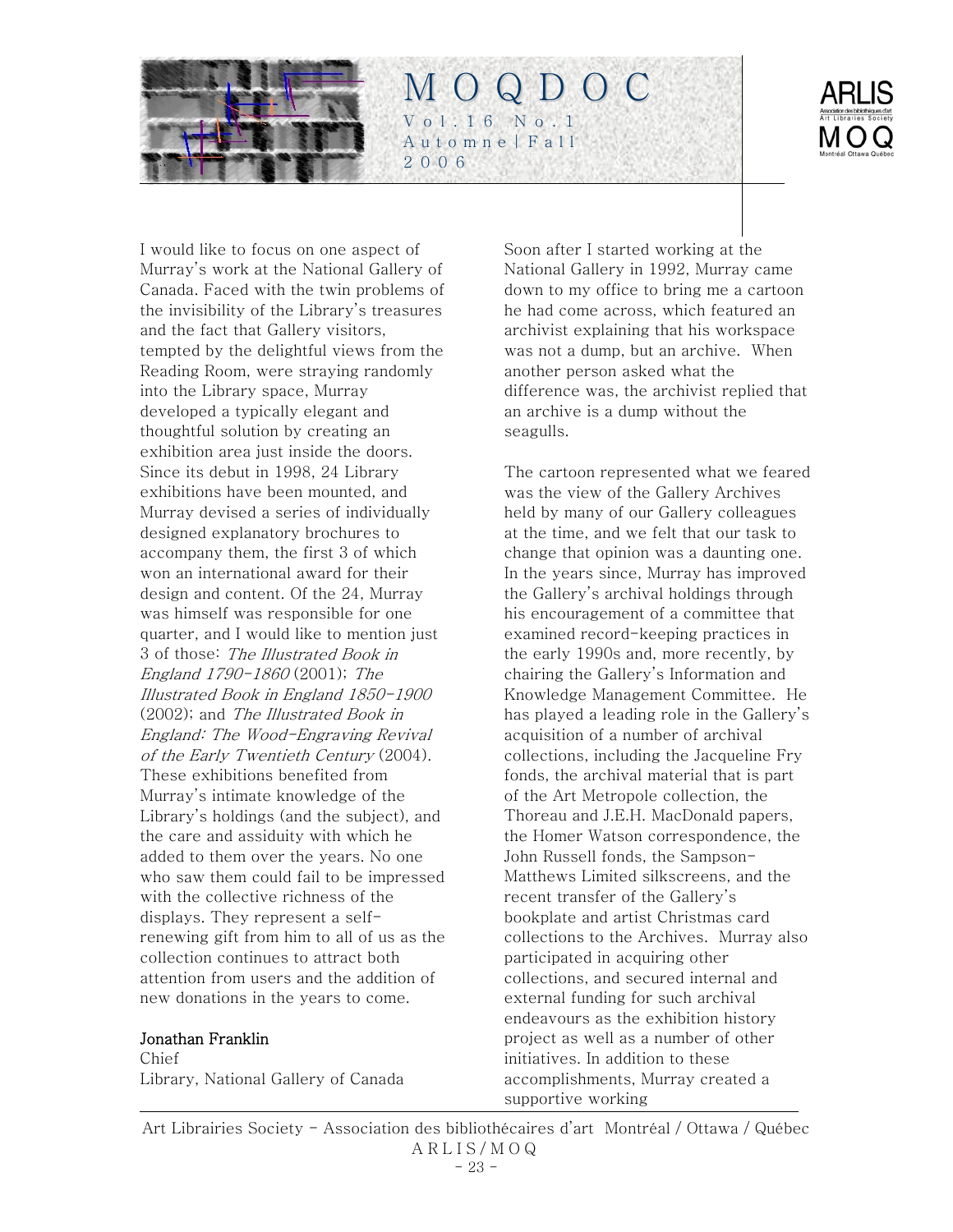



environment where he encouraged us to pursue our own goals for the Library and Archives, but was there to give advice, if needed, on how these goals could be achieved. Murray's legacy is the shift that is taking place in the way everyone now views the Archives: no longer a repository for unwanted material, we are a place where treasures are preserved and made accessible.

Murray will be missed.

#### Cyndie Campbell

Head of Archives, Documentation, Visual Resources Library, National Gallery of Canada

\*\*\*

If there is, as in gardening, an equivalent to a green thumb for librarians, Murray Waddington certainly had one. Whichever library he was responsible for flourished. Our institution was no exception.

Initially the Library was thought to be mostly for use by staff members. But when Murray took over in 1991 even this modest level was soon challenged by the draconian austerity measures imposed by the government in the mid nineties. Cuts in financial support were a recurring theme over the years. Difficult decisions had to be made regarding staff, acquisitions, and programs. Murray agonized over the problems in his quiet way. Even at the best of times, he was always worrying, thinking, caring, coming up with ideas, spinning dreams. And over the years his institution began to flourish.

Murray's vision was to build a highly qualified, motivated, and dedicated staff. He had no interest in micromanagement or self-promotion, giving his staff great freedom in their respective fields. He seldom attended national or international conferences, but sent his colleagues instead, giving them an opportunity to represent the Library and themselves.

Among other initiatives, Murray established the Library and Archives publications program, which produced such valuable research tools as the Index to Nineteenth-Century Canadian Exhibition and Auction Catalogues of Art, Artists in Canada: A Union List of Artists' Files and the forthcoming Index to National Gallery of Canada Exhibition Catalogues and Checklists 1880-1930. All these projects were made readily available to the general public by publishing them or putting them on the Internet. Murray thus guided the Library into the electronic age.

Murray was an avid collector, improving the Library's holdings in such areas as nineteenth- and twentieth-century Canadian and British illustrated books. By raising the profile of the institution and bringing it to national and international attention, he attracted numerous valuable donations such as the Art Metropole Collection and the Kelmscott Chaucer.

Another way of drawing attention to the Library and making the public aware of old or newly acquired treasures, normally not in view, was to mount regular thematic exhibitions in the Library. The exhibitions were curated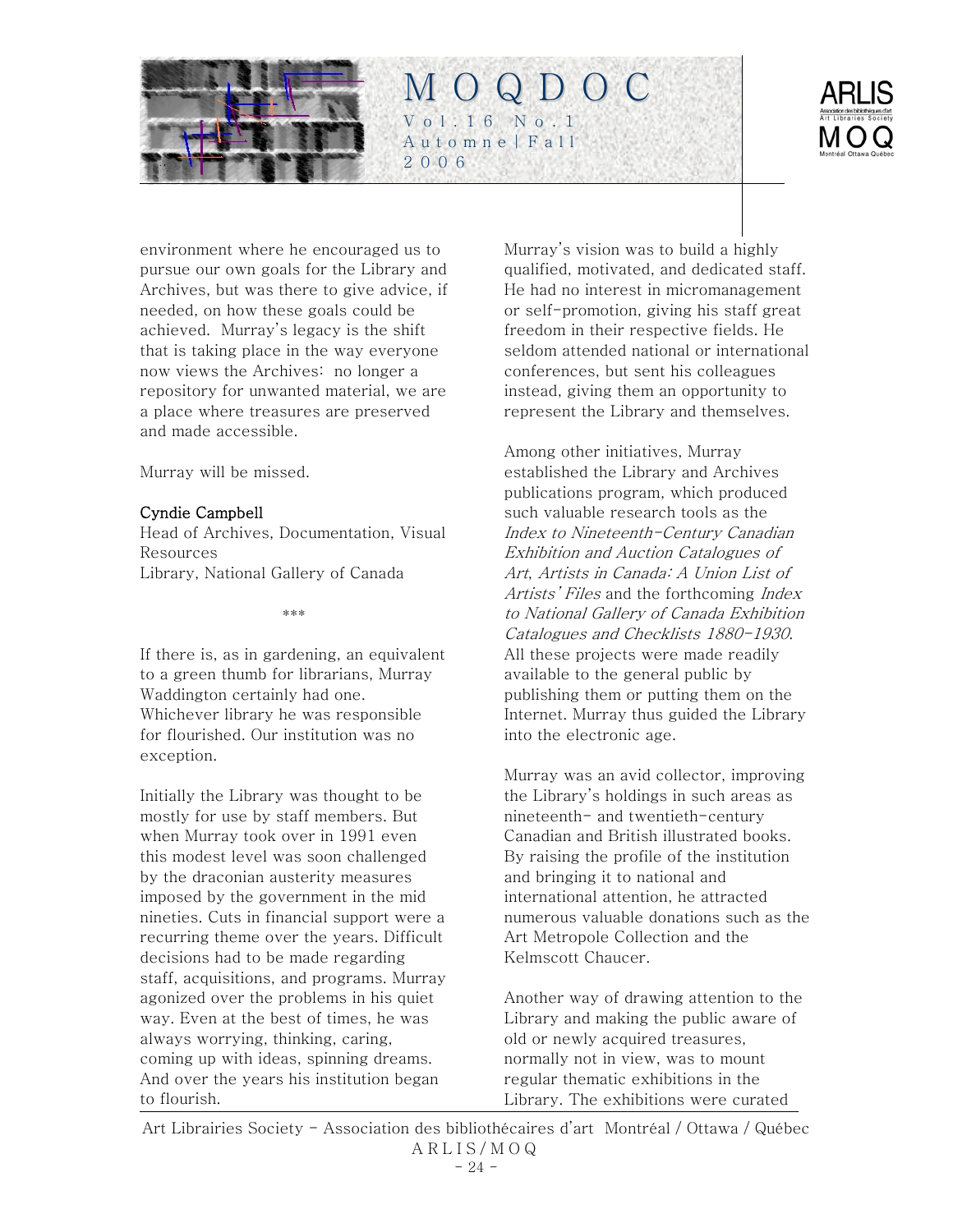<span id="page-24-0"></span>



mostly by members of the staff, thus giving them an opportunity to show their knowledge, interest, and creativity. The Library and Archives exhibition program fitted well with another of Murray's passions: improving the visual appearance of the Library. Subtle changes took place: a new poster was hung here, plants were brought in and put there (after having been tried in various places), until the right spot was found. Chairs that did not meet with his approval disappeared and better

# Calendrier | Calendar

200 7

#### Janvier | January 19-24 American Library Association Midwinter Meeting 2007 Seattle, Washington [http://www.ala.org/ala/eventsandconfere](http://www.ala.org/ala/eventsandconferencesb/midwinter/2007/home.htm)

[ncesb/midwinter/2007/home.htm](http://www.ala.org/ala/eventsandconferencesb/midwinter/2007/home.htm)

## 31-3 (Fe) Ontario Library Association Super Conference 2007

Toronto, Ontario [http://www.accessola.com](http://www.accessola.com/)

#### Février | February 13-17 College Art Association 95<sup>th</sup> CAA Annual Conference New York, New York [http://www.collegeart.org](http://www.collegeart.org/)

replacements were selected. Those are only a few observations by an outsider, a guest at the Library and Archives, who flourished and benefited from the highly professional but nonetheless mild and benevolent climate that Murray created.

### Dr. Beate Stock

Canadian Representative for the Allgemeines Künstlerlexikon Library, National Gallery of Canada

## Mars | March

27-1 (Av) Visual Resources Association VRA Silver Anniversary Kansas City, Missouri

<http://www.vraweb.org/conferences.html>

## 28-31

### Canadian Museums Association / Association des musées canadiens

60<sup>th</sup> Annual Conference Ottawa, Ontario [http://www.museums.ca/Cma1/WhatsNe](http://www.museums.ca/Cma1/WhatsNew/conferences/cmaconf.htm) [w/conferences/cmaconf.htm](http://www.museums.ca/Cma1/WhatsNew/conferences/cmaconf.htm)

#### Avril | April  $11 - 15$ Society of Architectural Historians  $60<sup>th</sup>$  Annual Meeting Pittsburgh, Pennsylvania [http://www.sah.org](http://www.sah.org/)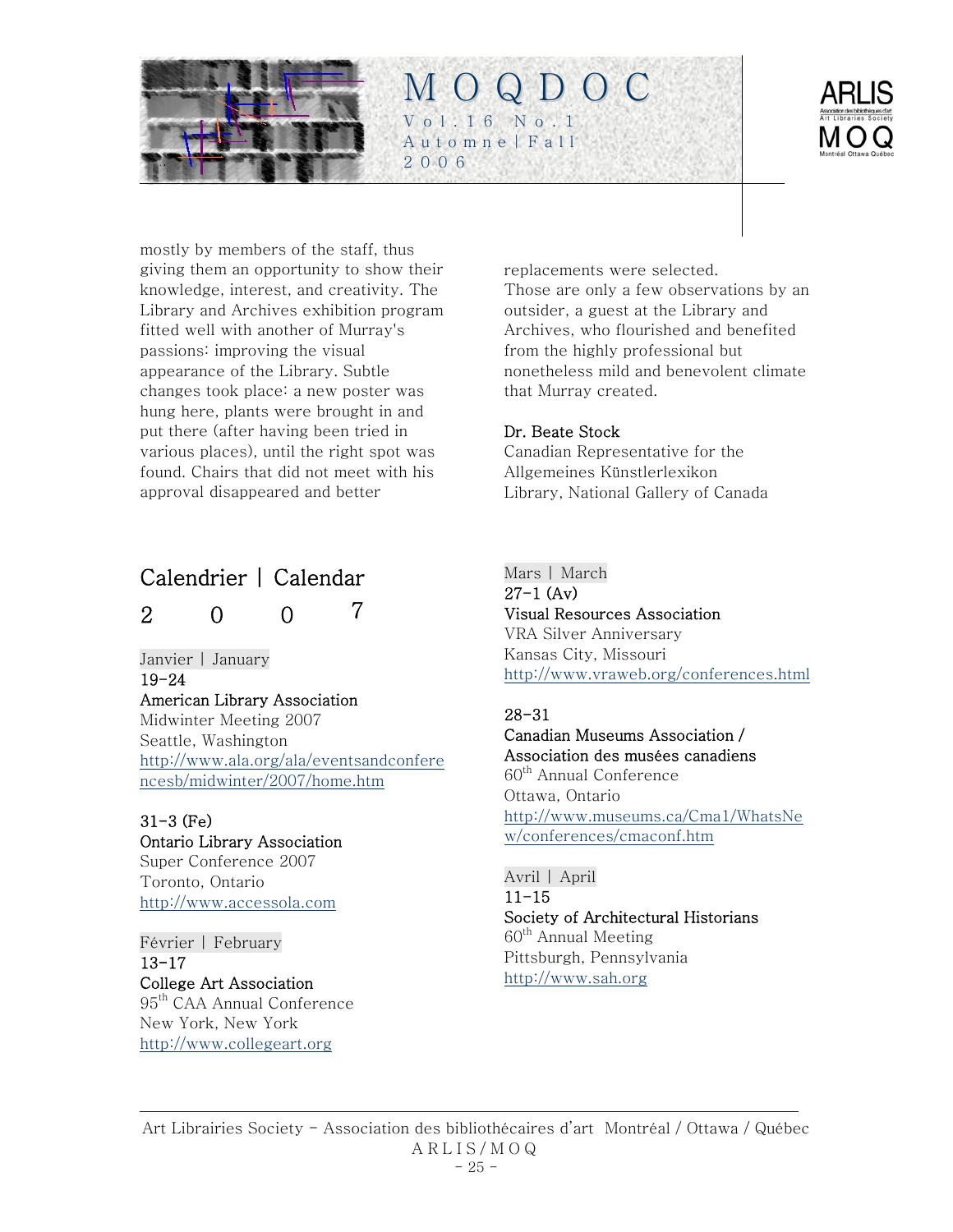<span id="page-25-0"></span>



Avril | April 26-30 Art Libraries Society of North America 35<sup>th</sup> Annual Conference. At the Crossroads: Inside, Outside, Past, Present, Future Atlanta, Georgia http:// [www.arlis-se.org/atlanta2007/](http://www.arlis-se.org/atlanta2007/)

Mai | May 5-6 The Québec Library Association / L'Association des bibliothécaires du Québec

# Expositions | Exhibitions

Expositions en cours ou à venir dans les principaux musées de Montréal, Ottawa et Québec. Si vous souhaitez que des expositions de d'autres musées soient mentionnées dans le prochain numéro de MOQDOC, veuillez faire parvenir les renseignements au rédacteur en chef.

List of current and upcoming exhibitions at major museums in Montreal, Ottawa, and Quebec City. If you would like to see exhibitions from other museums or galleries listed in the next issue of MOQDOC, please forward the details to the editor.

## CENTRE CANADIEN D'ARCHITECTURE CANADIAN CENTRE FOR **ARCHITECTURE**

18 octobre 2006 – 22 avril 2007 18 October 2006 – 22 April 2007

Environnement : manières d'agir pour demain | Environment: Approaches for Tomorrow

74th ABQLA Annual Conference / 74ième Congrès de l'ABQLA Montréal, Québec [http://www.abqla.qc.ca](http://www.abqla.qc.ca/)

## 13-17

M O Q D O C

Vol.16 No.1 Automne|Fall

2006

American Association of Museums

Annual Meeting and MuseumExpo™ 2007 Chicago, Illinois <http://www.aam-us.org/am07>

7 décembre 2006 – 27 mars 2007 7 December 2006 – 27 March 2007 Victor Burgin : voyage en Italie | Victor Burgin: Voyage to Italy

## MUSÉE MCCORD | MCCORD MUSEUM

4 novembre 2006 – 25 mars 2007 4 November 2006 – 25 March 2007 Nuvisavik : « Là où nous tissons » - Tapisseries inuites de l'Arctique canadien | Nuvisavik: "The Place Where We Weave" - Inuit Tapestries from Arctic Canada

1 décembre 2006 – 1 avril 2007 1 December 2006 – 1 April 2007 Antoine Plamondon (1804-1895)

## MUSÉE DES BEAUX-ARTS DE MONTRÉAL | MONTREAL MUSEUM OF FINE ARTS

12 octobre 2006 – 21 janvier 2007 12 October 2006 – 21 January 2007 Girodet, le rebelle romantique | Girodet, the Romantic Rebel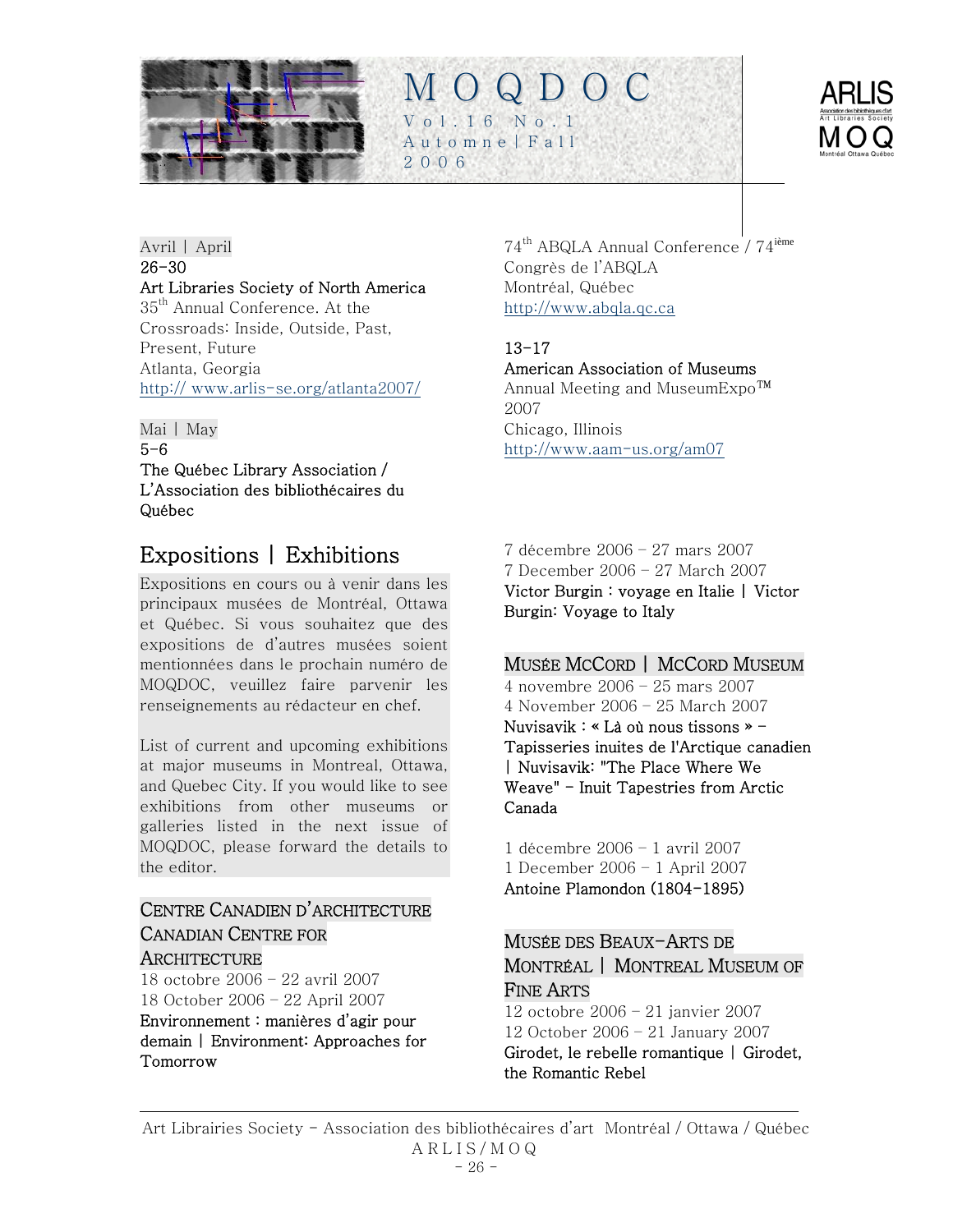



### 13 octobre 2006 – 14 janvier 2007

13 October 2006 – 14 January 2007 L'univers fantasmagorique d'Odilon Redon. Lithographies du Musée des beaux-arts de Montréal et du Musée des beaux-arts du Canada | Odilon Redon's Haunted Realm: Lithographs from the Montreal Museum of Fine Arts and the National Gallery of Canada

18 octobre 2006 – 7 janvier 2007 18 October 2006 – 7 January 2007 Germaine Krull

8 décembre 2006 – 25 mars 2007 8 December 2006 – 25 March 2007 Alfred Pellan, les estampes | Alfred Pellan: The Prints

20 février – 20 mai 2007 22 February – 20 May 2007 Maurice Denis : le paradis terrestre | Maurice Denis: Early Paradise

### MUSÉE D'ART CONTEMPORAIN DE MONTRÉAL

7 octobre 2006 – 7 janvier 2007 7 October 2006 – 7 January 2007

### Rodney Graham

14 septembre 2006 – 7 janvier 2007 14 September 2006 – 7 January 2007 Neo Rauch

## MUSÉE DES BEAUX-ARTS DU CANADA NATIONAL GALLERY OF CANADA

6 octobre 2006 – 7 janvier 2007 6 October 2006 – 7 January 2007 Edwin Holgate

6 octobre 2006 – 7 janvier 2007 6 October 2006 – 7 January 2007 Clarence Gagnon, 1881-1942. Rêver le paysage | Clarence Gagnon, 1881-1942. Dreaming the Landscape

24 octobre 2006 – 16 janvier 2007

24 October 2006 – 16 January 2007 Cinq siècles d'orfèvrerie suédoise de la collection du Musée Röhsska de Suède | Five Centuries of the Swedish Silver from the Collection of the Röhsska Museum

1 décembre 2006 – 25 février 2007 1 December 2006 – 25 February 2007 Art Metropole. Le top 100 | Art Metropole: The Top 100

### MUSÉE NATIONAL DES BEAUX-ARTS DU QUÉBEC

12 octobre 2006 – 7 janvier 2007 12 October 2006 – 7 January 2007 De Caillebotte à Picasso: chefs-d'œuvre de la collection Oscar Ghez | From Caillebotte to Picasso: Masterpieces from the Oscar Ghez Collection

16 novembre 2006 – 15 avril 2007 16 November 2006 – 15 April 2007 Michel de Broin. Machinations

### BIBLIOTHÈQUE ET ARCHIVES NATIONALES DU QUÉBEC 21 novembre 2006 – 27 mai 2007 300 ans de manuels scolaires au Québec